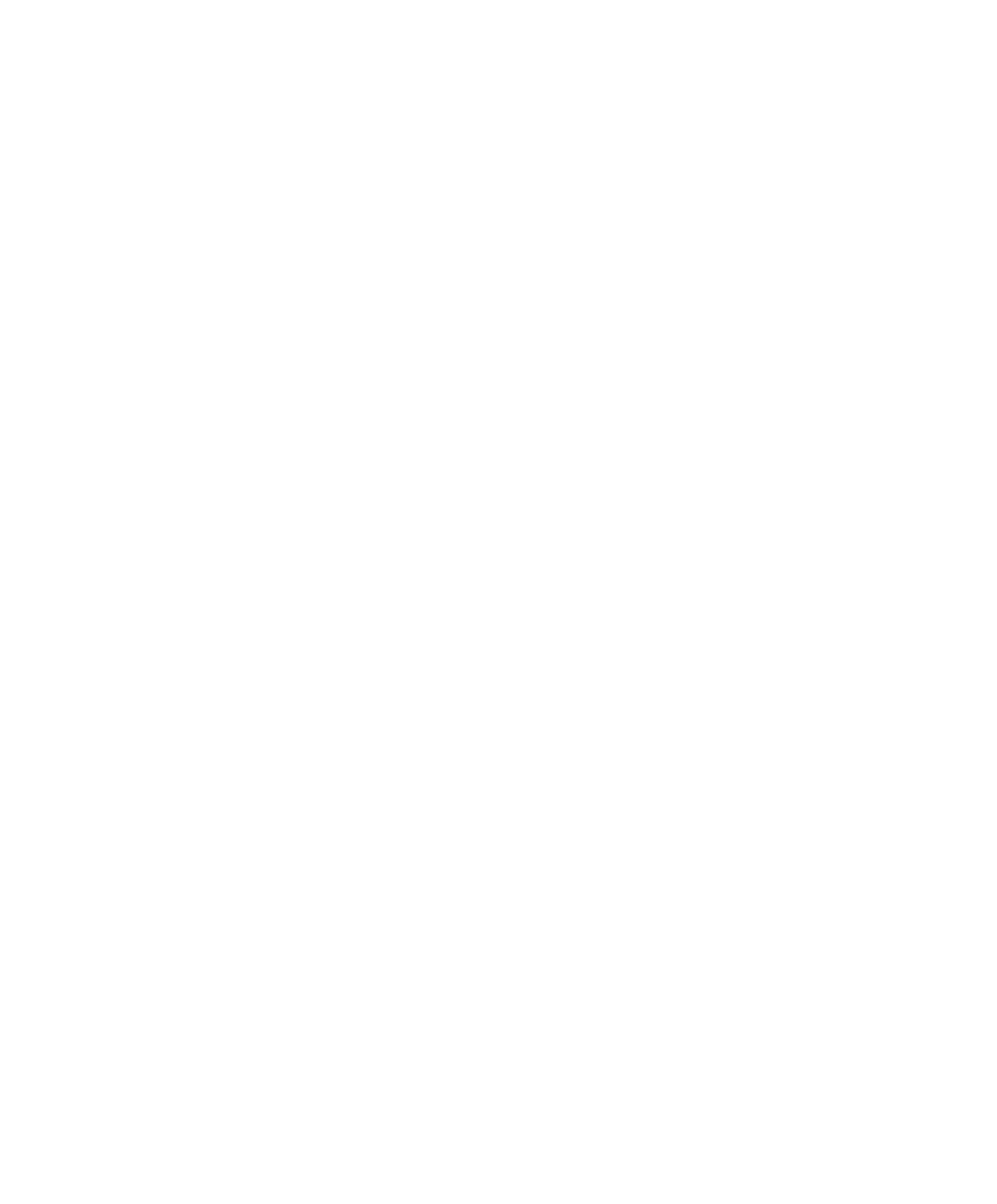

*Office of State Budget Director* 

Capitol Building, 700 Capitol Avenue Frankfort, Kentucky 40601

(502) 564-2611 or (502) 564-7300 **Steven L. Beshear Governor FAX**: (502) 564-7022 or (502) 564-6684 **Governor** Internet: osbd.ky.gov

> Governor's Office for Policy and Management Governor's Office for Economic Analysis Governor's Office for Policy Research

April 30, 2010

The Honorable Steven L. Beshear Governor Commonwealth of Kentucky State Capitol Building Frankfort, KY 40601

Dear Governor Beshear:

The attached Quarterly Economic and Revenue Report summarizes the revenue and economic statistics for the third quarter of Fiscal Year 2010 (FY10). It also includes an interim economic and revenue forecast for the final quarter of FY10 and the first two quarters of FY11.

General Fund receipts for the third quarter of FY10 totaled \$1,875.6 million, a decrease of 0.7 percent compared to the same period in FY09. Road Fund revenues totaled \$293.7 million, an increase of 3.7 percent from the third quarter of FY09.

The interim General Fund forecast for the final quarter of FY10 calls for a decrease of 2.4 percent compared to the same period one year ago, resulting in a projected decline of 3.1 percent for the entire fiscal year. The interim forecast for the Road Fund for the final quarter of FY10 calls for an increase of 3.8 percent, resulting in a projected increase of 1.0 percent for the entire fiscal year.

Compared to the current official revenue estimates, the interim General Fund forecast for FY10 falls \$33.6 million short. For the Road Fund, the interim forecast is \$4.9 million more than the current official forecast.

We will continue to monitor the economic and fiscal conditions of the Commonwealth and will keep you apprised of developments.

Sincerely,

May E. Lassitor

Mary E. Lassiter State Budget Director

Attachment



**Mary E. Lassiter State Budget Director**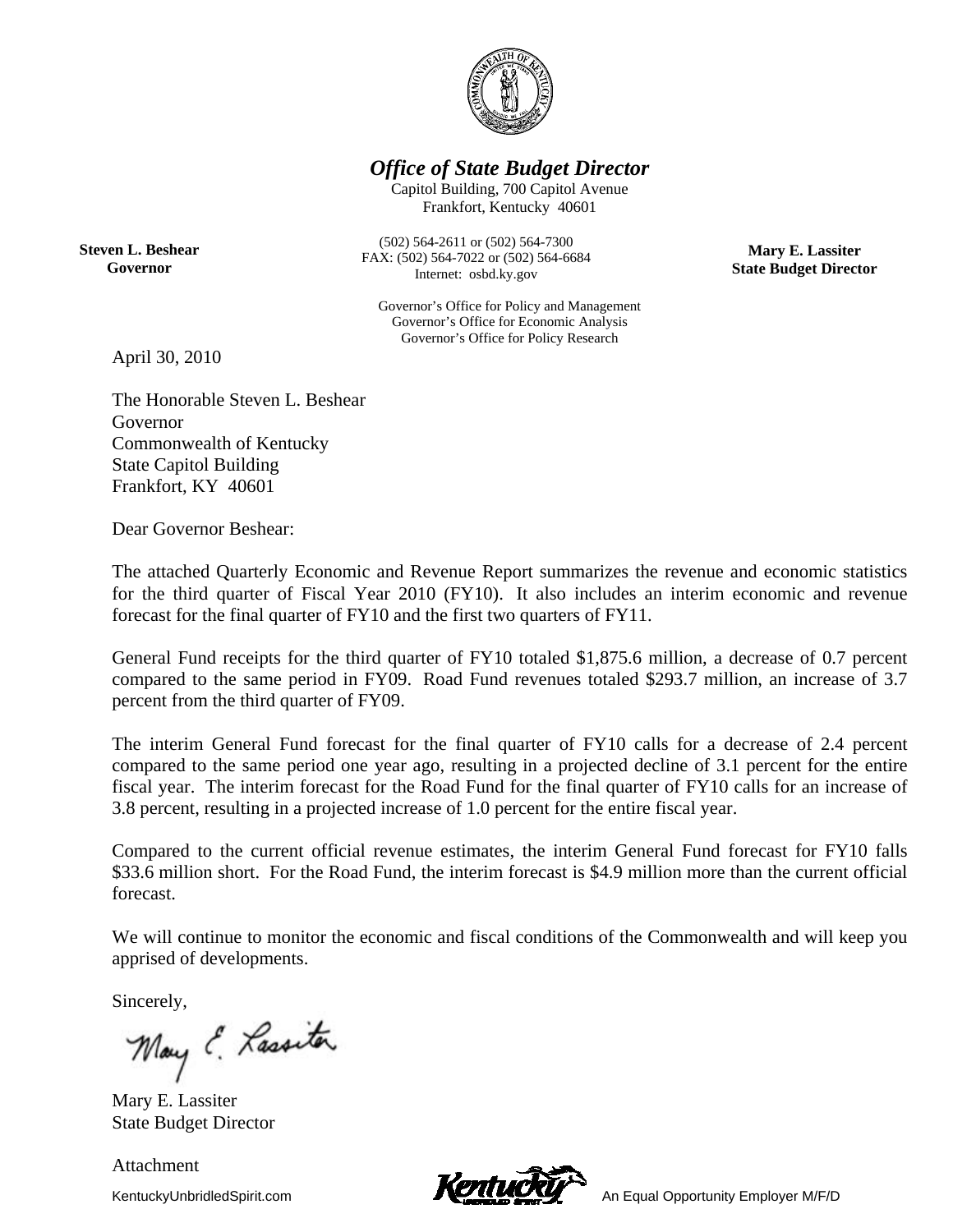# TABLE OF CONTENTS

| 3  Revenue Receipts - Third Quarter 2010 |
|------------------------------------------|
|                                          |
|                                          |
|                                          |
|                                          |
|                                          |

21 .................... Appendix: Third Quarter 2010 Receipts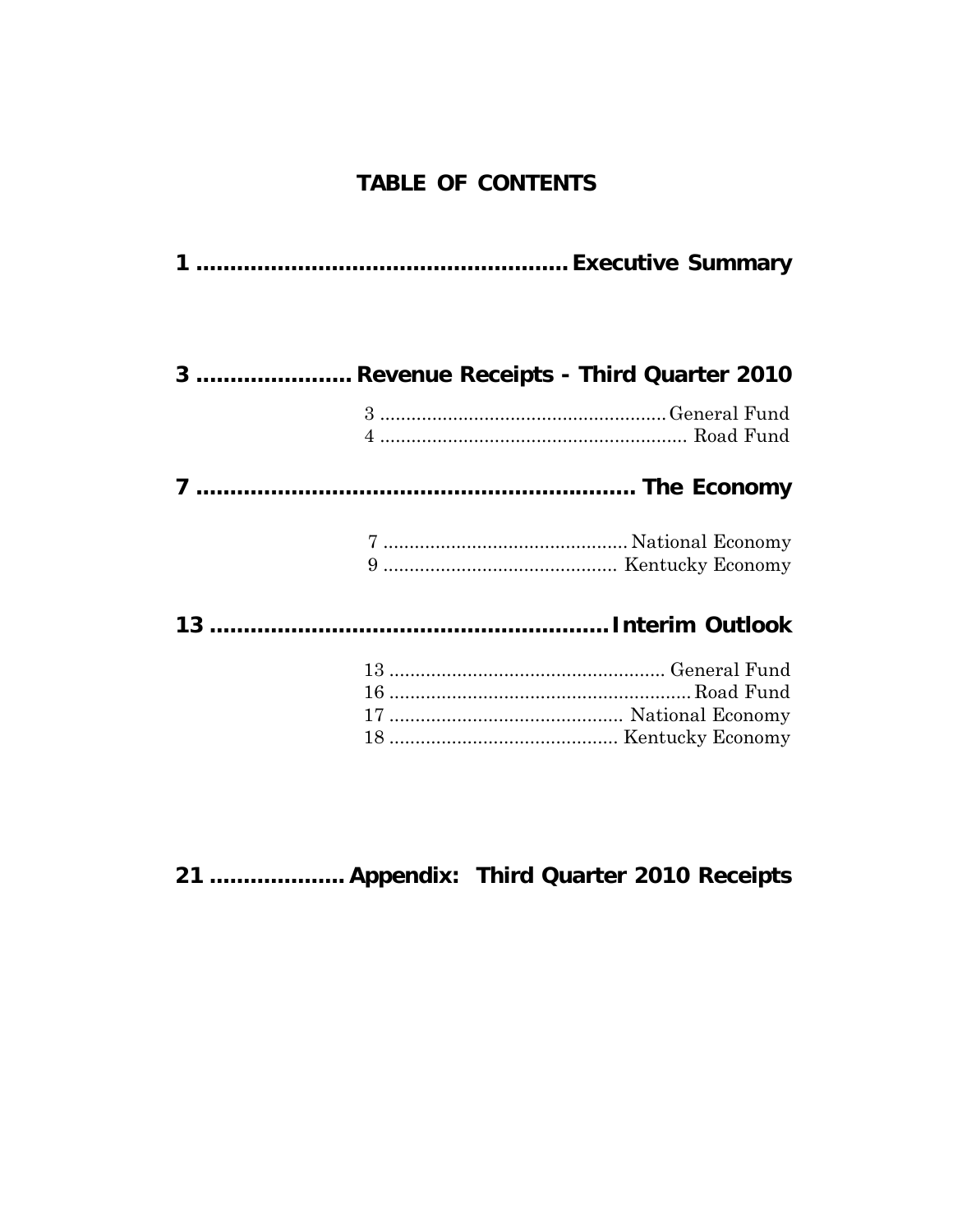

In accordance with KRS 48.400(2), the Office of State Budget Director has prepared a Quarterly Economic and Revenue Report for the third quarter of FY10. This report includes a current synopsis of the economic and fiscal conditions of the Commonwealth, as well as an outlook for the next three fiscal quarters which represents the final quarter of FY10 and the first half of FY11.

General Fund receipts fell 0.7 percent in the third quarter of FY10, marking the fifth consecutive quarterly decline in the General Fund. For the year, the General Fund has declined 3.4 percent. Road Fund receipts reversed a seven-quarter streak of consecutive declines with a 3.7 percent increase. For the year, the Road Fund is virtually flat vis-à-vis the first nine months of FY09. Given the recent history of the Road Fund, the third quarter Road Fund report represents substantial improvement and hopefully a harbinger of a full recovery in the Road Fund receipts.

Weakness through the first nine months of the fiscal year in the General Fund is broadly based. The larger accounts, both income taxes and the sales taxes, have been especially off in FY10. Despite growing 1.8 percent in the third quarter, individual income tax receipts have plummeted 5.2 percent this year. The sales tax continued its streak of quarterly declines with a 1.4 percent setback in the third quarter and now stands 4.3 percent in arrears year-to-date. Combined corporate income tax and the limited liability entity tax (LLET) are 14.2 percent less compared to the same period in FY09 despite a resounding 36.5 percent bulge in the LLET.

After almost two entire years of weakness, the Road Fund has finally emerged from the 2007 recession. Through March, the Road Fund has collected \$875.4 million in revenues, of which 81.5 percent is derived from the two largest revenue sources: the motor fuels and motor vehicle usage accounts. A positive third quarter has pushed year-to-date motor fuels growth into positive territory at 3.9 percent, due primarily to the statutorily directed increases in the tax rate on motor fuels. Motor vehicle usage is down 2.8 percent year-todate but the third quarter actually posted growth, albeit less than a million dollars higher than the levels in the third quarter of FY09. Growth in the motor vehicle tax was even more remarkable given that the HB3 motor vehicle usage tax credit is still serving to reduce receipts on new car purchases with trade-ins.

The remainder of this executive summary will concentrate on the highlights of the outlook portion of this report. The official Consensus Forecasting Group (CFG) General Fund estimate for FY10 is \$8,196.0 million.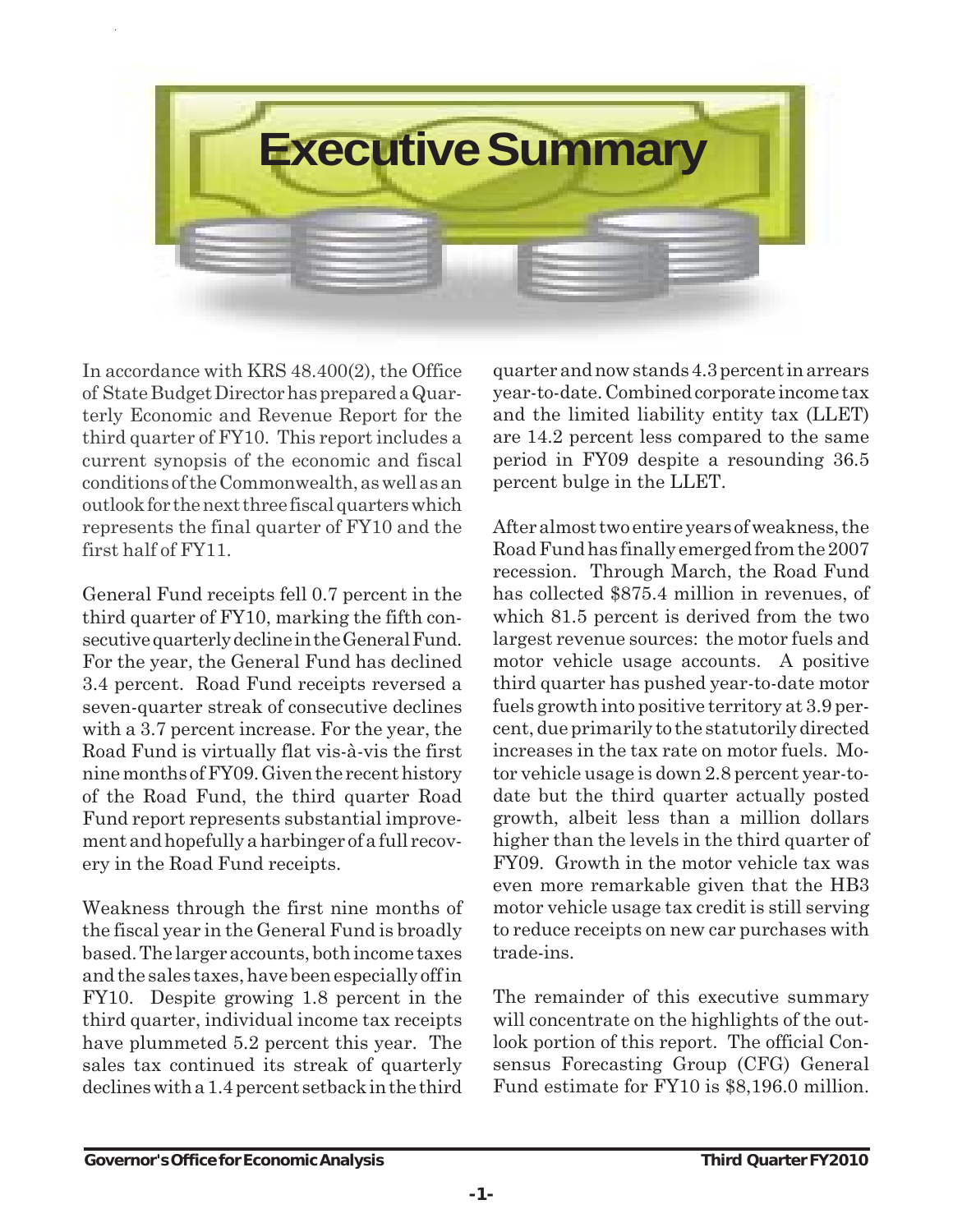The interim estimates for FY10 projected in the January *Quarterly Report* equaled \$8,168.5 million, an amount \$27.5 million below the current official estimate. The current forecast calls for slightly lower revenues, \$8,162.1 million, which would be \$33.6 million below the official estimate. The outlook for the first half of FY11 calls for 1.7 percent growth in the General Fund as the state economy slowly builds steam on the heels of the prolonged recession.

The estimates in this report were prepared with the March 2010 forecast from both Global Insight and the Kentucky Macro Model (MAK) , which is operated by the Governor's Office for Economic Analysis. April's proximity to the prior estimates is a function of the inertia that has been building in the Global Insight national outlook, which in turn creates inertia in the Kentucky outlook produced by the MAK model. Moreover, actual receipts for the third quarter of FY10 produced few deviations from the officially projected amounts. Some accounts were adjusted upward, others down, but in the aggregate the projections have remained very stable.

A similar interim estimate was also prepared for the Kentucky Road Fund. Using the latest available information, Road Fund revenues are expected to reach an unofficial interim estimate of \$1,204.0 million in FY10. The standing *official* estimate for the Road Fund in FY10 is \$1,199.1 million. Comparing the two estimates, the current interim estimate is \$4.9 million above the *official* estimate.

The latest national economic forecast rings this now-familiar theme: all major economic aggregates are poised for solid growth in 2010 with the glaring exception of employment.

Employment is expected to tread water at current levels until the fourth calendar quarter of 2010, when slight growth will finally resume.

There are many similarities between the state and national outlooks. Most notably, personal income rebounds before employment. The first half of FY11 continues that pattern, with personal income rising 3.6 percent with only 0.3 percent growth in employment. Compared to the national forecast for the same period, the employment outlook is very similar but the rebound in personal income is slightly muted in Kentucky. The income disparity is partly explained by a slowing in the growth of transfer payments. Kentucky was somewhat insulated from the depths of the recession by sustained growth in transfer payments from the Federal Government, but those double-digit growth rates were not viewed as sustainable, long-run rates.

In summary, the forecast calls for growth much in line with the projections used by the CFG during the December 2009 official estimates. The projections for some of the national economic aggregates have actually increased since the official estimates, but the main revenue drivers (employment, wages, and personal income) are very much congruous with the official estimates. The same risks that apply to the national economy exist for the state economy as well. On the downside, tight credit conditions could retard or delay the rebound in state consumption, which would further delay the rebound in employment. Similarly, if credit flows freely, the state economy could exceed expectations and the recovery scenario could be accelerated somewhat vis-à-vis the control scenario, which was the basis for the revenue projections contained herein.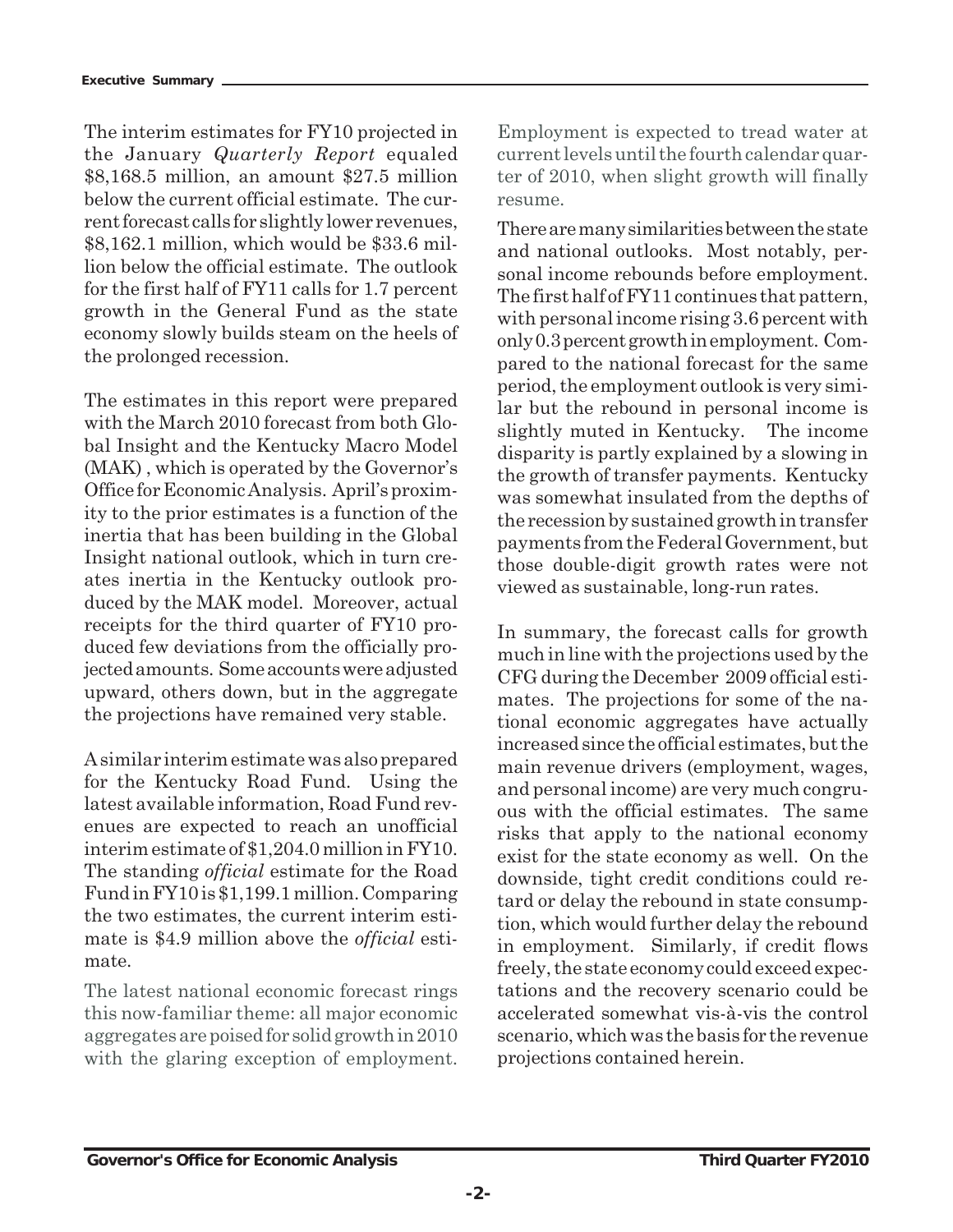

### **GENERAL FUND**

General Fund receipts fell in each of the first three quarters of FY10. In the third quarter of FY10, revenue collections fell a very modest 0.7 percent, or \$13.2 million. Notwithstanding the decline in revenues, the third quarter represents an improvement over the 3.6 percent decline in the second quarter and 5.6 percent decline in the first quarter of the year.

The third quarter collections were primarily affected by weak sales and use, withholding, corporate income, coal severance, and "other" tax receipts. Major accounts that showed positive growth for the quarter include individual income, LLET, cigarette tax and lottery. Despite weaker withholding payments, the individual income tax was able to muster minor growth due to the nonwithholding components of the total tax collections.

Receipts in the third quarter totaled \$1,875.6 million compared to \$1,888.8 million received in the third quarter of FY09. The resulting rate of decline was 0.7 percent, and compares to a 4.3 percent rate of decline for the same quarter last year. Collections in the major revenue categories are shown in summary form in Table 1. Detailed information on these and other accounts is available in the Appendix.

| Table 1<br><b>Summary General Fund Receipts</b><br><b>Third Quarter, FY10</b><br>$(mil \$ |             |             |         |                          |  |  |  |  |  |
|-------------------------------------------------------------------------------------------|-------------|-------------|---------|--------------------------|--|--|--|--|--|
| <b>Diff</b><br><b>Diff</b>                                                                |             |             |         |                          |  |  |  |  |  |
|                                                                                           | <b>FY10</b> | <b>FY09</b> | \$)     | $\frac{\binom{6}{2}}{2}$ |  |  |  |  |  |
| Sales and Use                                                                             | 681.6       | 691.4       | $-9.8$  | $-1.4$                   |  |  |  |  |  |
| Individual Income                                                                         | 626.6       | 615.5       | 11.1    | 1.8                      |  |  |  |  |  |
| Corp Income                                                                               | 24.7        | 26.3        | $-1.6$  | $-6.0$                   |  |  |  |  |  |
| <b>LLET</b>                                                                               | 26.9        | 26.5        | 0.4     | 1.7                      |  |  |  |  |  |
| Coal Severance                                                                            | 62.8        | 69.7        | $-6.9$  | $-10.0$                  |  |  |  |  |  |
| Cigarette Taxes                                                                           | 63.8        | 39.3        | 24.5    | 62.3                     |  |  |  |  |  |
| Property                                                                                  | 133.1       | 139.7       | $-6.6$  | $-4.7$                   |  |  |  |  |  |
| Lottery                                                                                   | 51.5        | 50.0        | 1.5     | 3.0                      |  |  |  |  |  |
| Other                                                                                     | 204.6       | 230.4       | $-25.8$ | $-11.2$                  |  |  |  |  |  |
| <b>TOTAL</b>                                                                              | 1,875.6     | 1,888.8     | $-13.2$ | -0.7                     |  |  |  |  |  |

Variations in the quarterly receipts are often affected by differences in the timing of payments into revenue accounts. While timing differences were not as prevalent as in the past, property tax receipts continue to record fluctuations because of these differences.

Total sales and use tax receipts for the quarter were \$681.6 million, compared to \$691.4 million in the third quarter of FY09. The \$9.8 million difference translates to a decline of 1.4 percent compared to 2.9 percent decline for the third quarter of last year.

Individual income tax posted receipts of \$626.6 million, compared to last year's third-quarter receipts of \$615.5 million. Receipts grew 1.8 percent, or \$11.1 million, as compared to the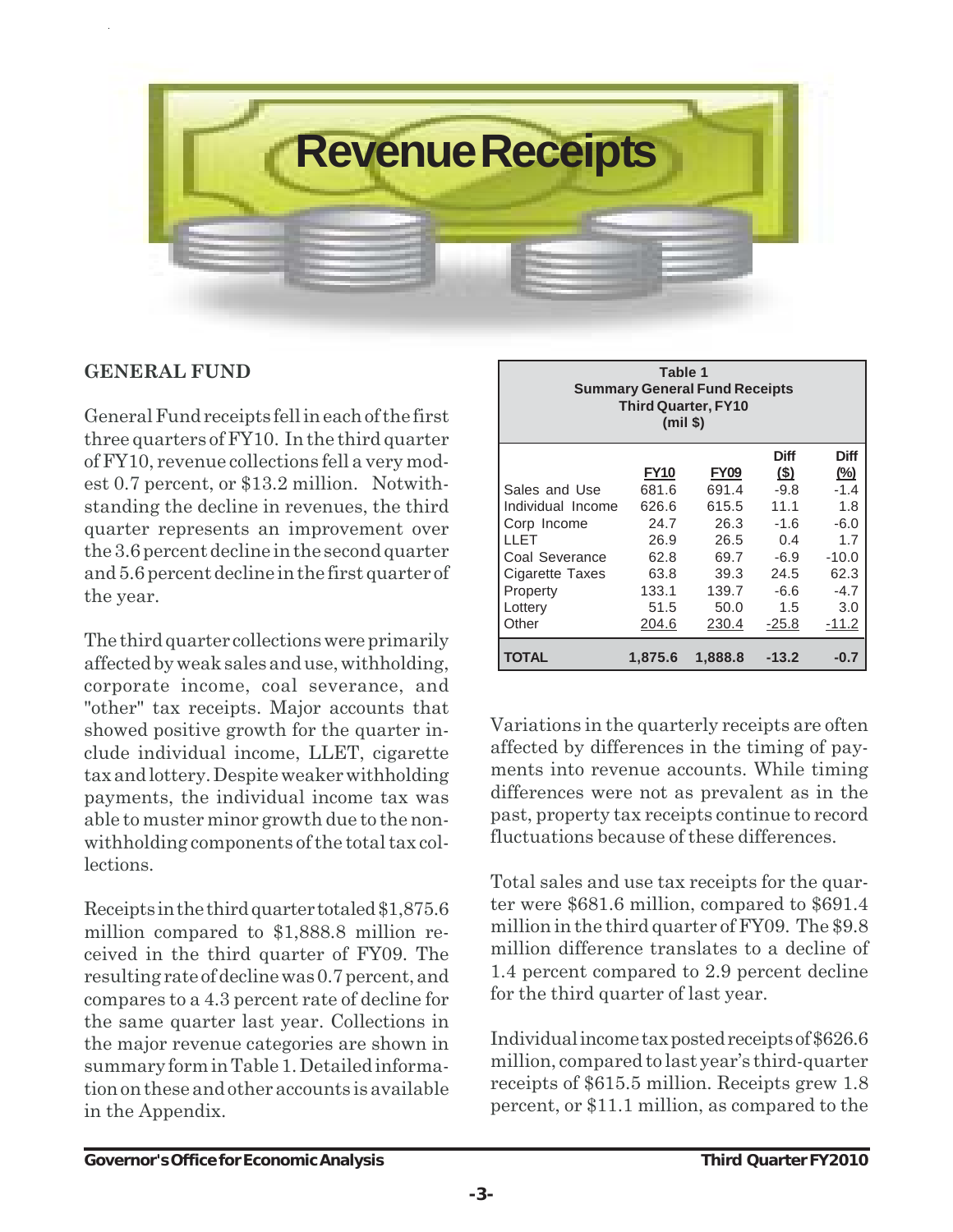third quarter of last year. Declarations were off \$17.0 million, withholding came in \$0.7 million down, while fiduciary grew by \$0.7 million. Net returns were \$28.1 million more favorable than last year.

Combined corporation income and LLET receipts were lower in the third quarter of the fiscal year. Revenues of \$51.6 million were 2.3 percent lower than year-earlier figures of \$52.8 million. The LLET tax collections were up 1.7 percent while corporation income tax receipts were down 6.0 percent. Since the income tax fell more sharply than the LLET grew, the combined corporate category fell.

Coal severance tax revenue continued to decline in the third quarter, with receipts down by 10.0 percent. Collections of \$62.8 million compare unfavorably to the FY09 third quarter total of \$69.7 million. Tax receipts in the third quarter of FY09 rose by 24.9 percent. Through the first nine months of FY10, receipts are off 10.7 percent.

Cigarette tax receipts of \$63.8 million in the third quarter of FY10 raised significantly over last year's total of \$39.3 million due to a doubling of the tax rate from 30 cents per pack to 60 cents per pack. The \$24.5 million increase amounted to a 62.3 percent growth rate.

Third-quarter property tax receipts were down 4.7 percent due to timing of collections in the tangible and public service property accounts. Receipts of \$133.1 million for FY10 third-quarter compare with \$139.7 million from the FY09 third quarter total.

Lottery receipts were \$51.5 million, which was 3.0 percent higher than last year's thirdquarter total of \$50.0 million.

The "other" category, which represents the remaining accounts of the General Fund, declined \$25.8 million, or 11.2 percent, in the third quarter. Third quarter receipts for FY10 were \$204.6 million and compare to \$230.4 million in FY09. Declines in beer consumption, corporation license and interest on investments largely accounted for the decline.



# **ROAD FUND**

The Road Fund reported an increase of 3.7 percent in the third quarter of FY10. This is the first positive quarter following a prolonged seven quarter freefall in Road Fund collections. Receipts totaled \$293.7 million and compare to \$283.4 million from the third quarter of last year. Summary data are contained in Table 2 and detailed data are shown in the Appendix.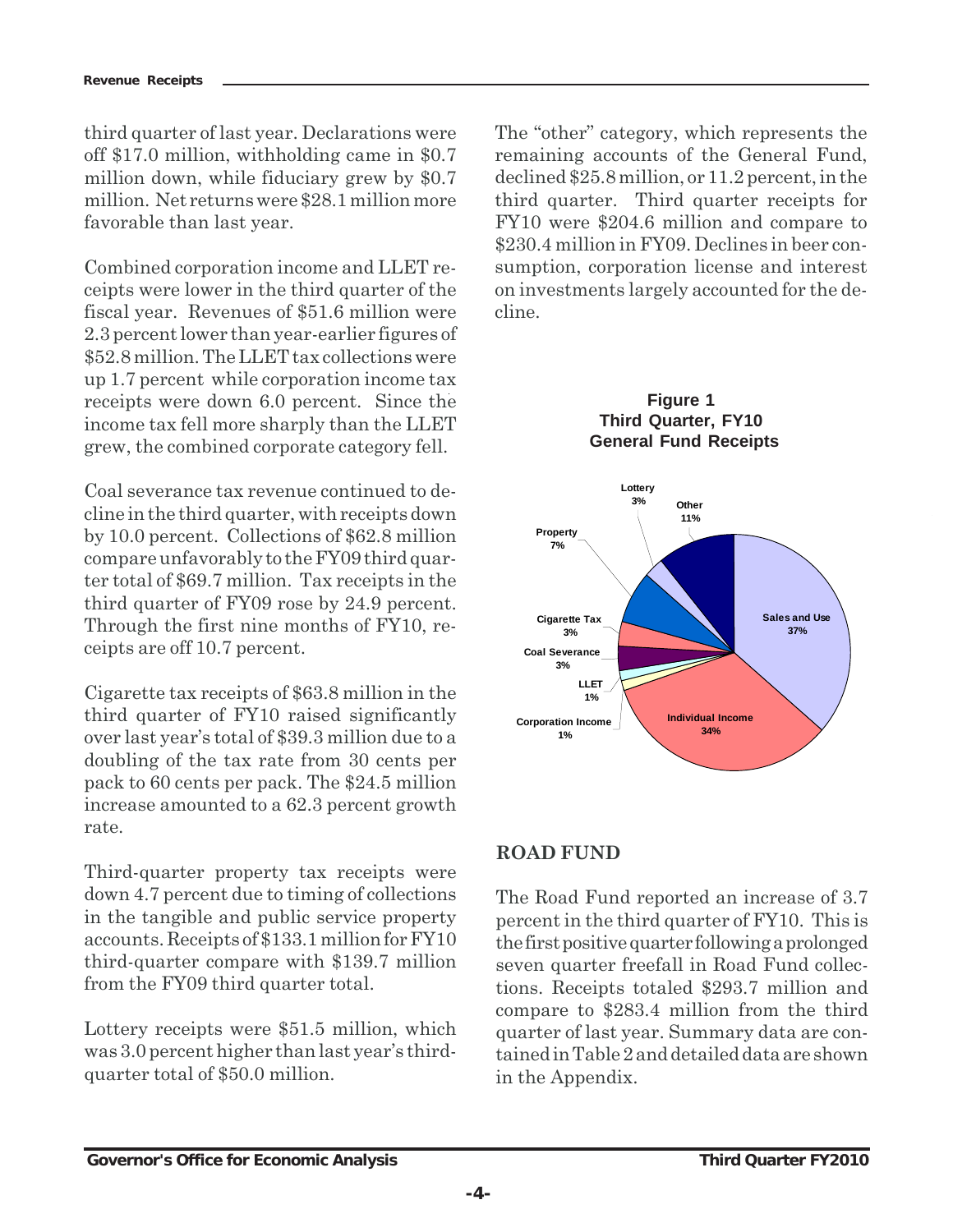| <b>Summary Road Fund Receipts</b>                                                                                | Table 2<br><b>Third Quarter, FY10</b><br>$(mil$ \$) |                                                     |                                                         | Motor fuels tax receipts, historically a staple<br>of the Road Fund growth, grew at a rate of 8.8<br>percent during the third quarter. Receipts<br>were \$158.9 million and compare to \$145.9 |                                                                                                                                                                                                                                         |
|------------------------------------------------------------------------------------------------------------------|-----------------------------------------------------|-----------------------------------------------------|---------------------------------------------------------|------------------------------------------------------------------------------------------------------------------------------------------------------------------------------------------------|-----------------------------------------------------------------------------------------------------------------------------------------------------------------------------------------------------------------------------------------|
| Motor Fuels<br>Motor Vehicle Usage<br>Motor Vehicle License<br>Motor Vehicle Operators<br><b>Weight Distance</b> | <b>FY10</b><br>158.9<br>78.3<br>28.6<br>3.9<br>17.8 | <b>FY09</b><br>145.9<br>77.6<br>27.1<br>3.6<br>17.8 | <b>Diff</b><br>(\$)<br>13.0<br>0.7<br>1.5<br>0.3<br>0.0 | <b>Diff</b><br><u>(%)</u><br>8.8<br>0.8<br>5.7<br>6.2<br>0.0                                                                                                                                   | million collected during the third quarter of<br>last year. The statutorily-driven increases<br>in the average wholesale price triggered in-<br>creases in the fuel tax rate which have fi-<br>nally generated growth in the Road Fund. |
| I Investment Income<br>Other                                                                                     | 0.5<br>5.8                                          | 2.4<br>8.9                                          | $-1.9$<br>$-3.1$                                        | $-79.8$<br>$-34.8$                                                                                                                                                                             | Motor vehicle usage tax revenues rose a                                                                                                                                                                                                 |
| <b>TOTAL</b>                                                                                                     | 293.7                                               | 283.4                                               | 10.3                                                    | 3.7                                                                                                                                                                                            | scant 0.8 percent in the third quarter. Re-<br>$\omega$ and $\omega$ denotes the thing overtex of $\text{EVA}$                                                                                                                          |



Motor vehicle usage tax revenues rose a scant 0.8 percent in the third quarter. Receipts during the third quarter of FY10 totaled \$78.3 million and compare to \$77.6 million collected during the same period last year.

Motor vehicle license tax receipts rose by 5.7 percent, or \$1.5 million, in the third quarter of FY10 to \$28.6 million.

Motor vehicle operators license tax receipts were \$3.9 million in the third quarter of FY10, an increase of 6.2 percent.

Weight distance tax receipts of \$17.8 million for the third quarter are essentially flat compared to the same quarter last year. While posting no growth, the third quarter performance indicates some improvement over previous quarters of decline.

Investment receipts of \$0.5 million were down \$1.9 million, or 79.8 percent, over the total collected in the third quarter of FY09.

The remainder of the accounts in the Road Fund combined for a decrease of 34.8 percent from a year earlier. In the "other" category, revenues of \$5.8 million compare to \$8.9 million in the third quarter of FY09.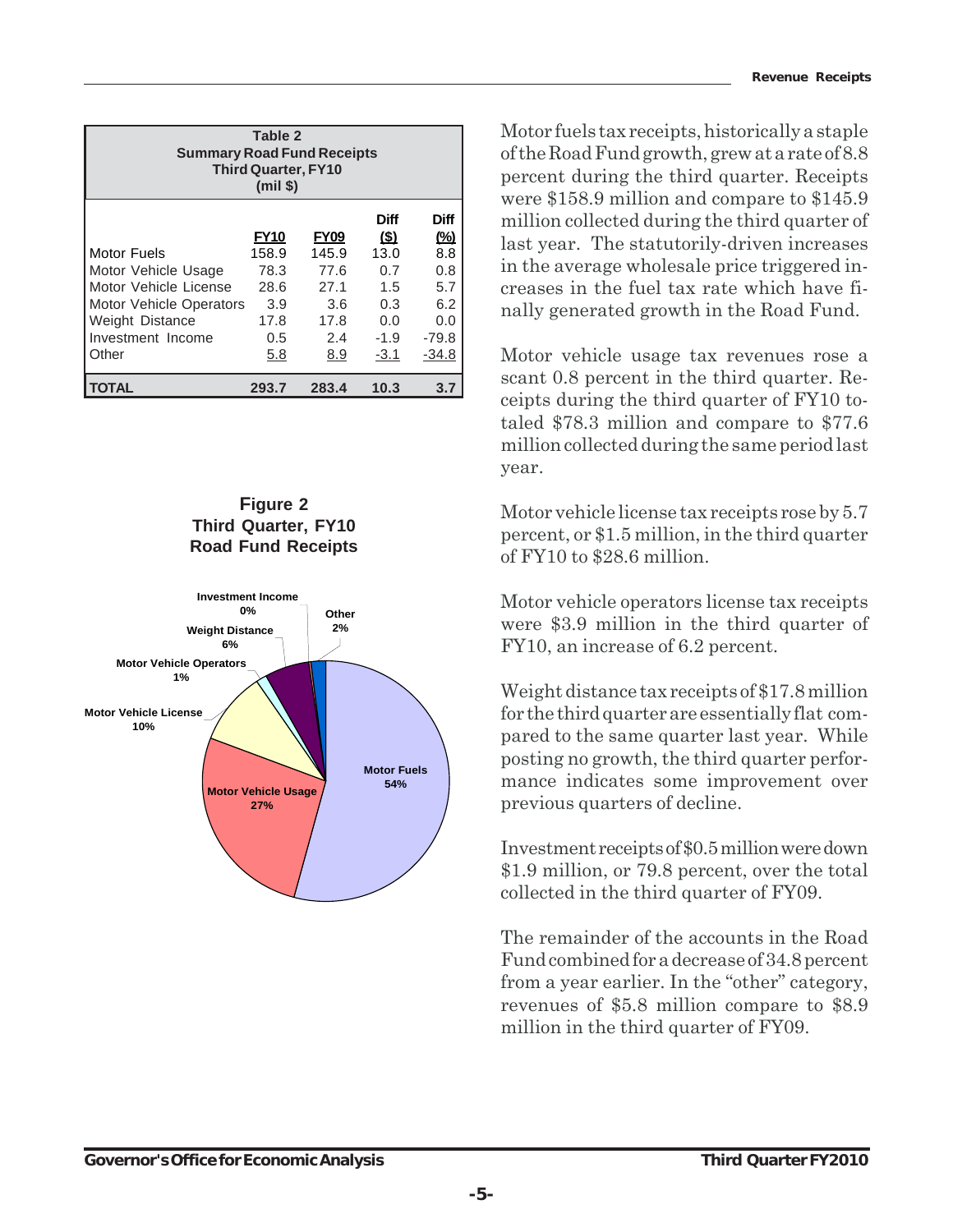This page intentionally left blank.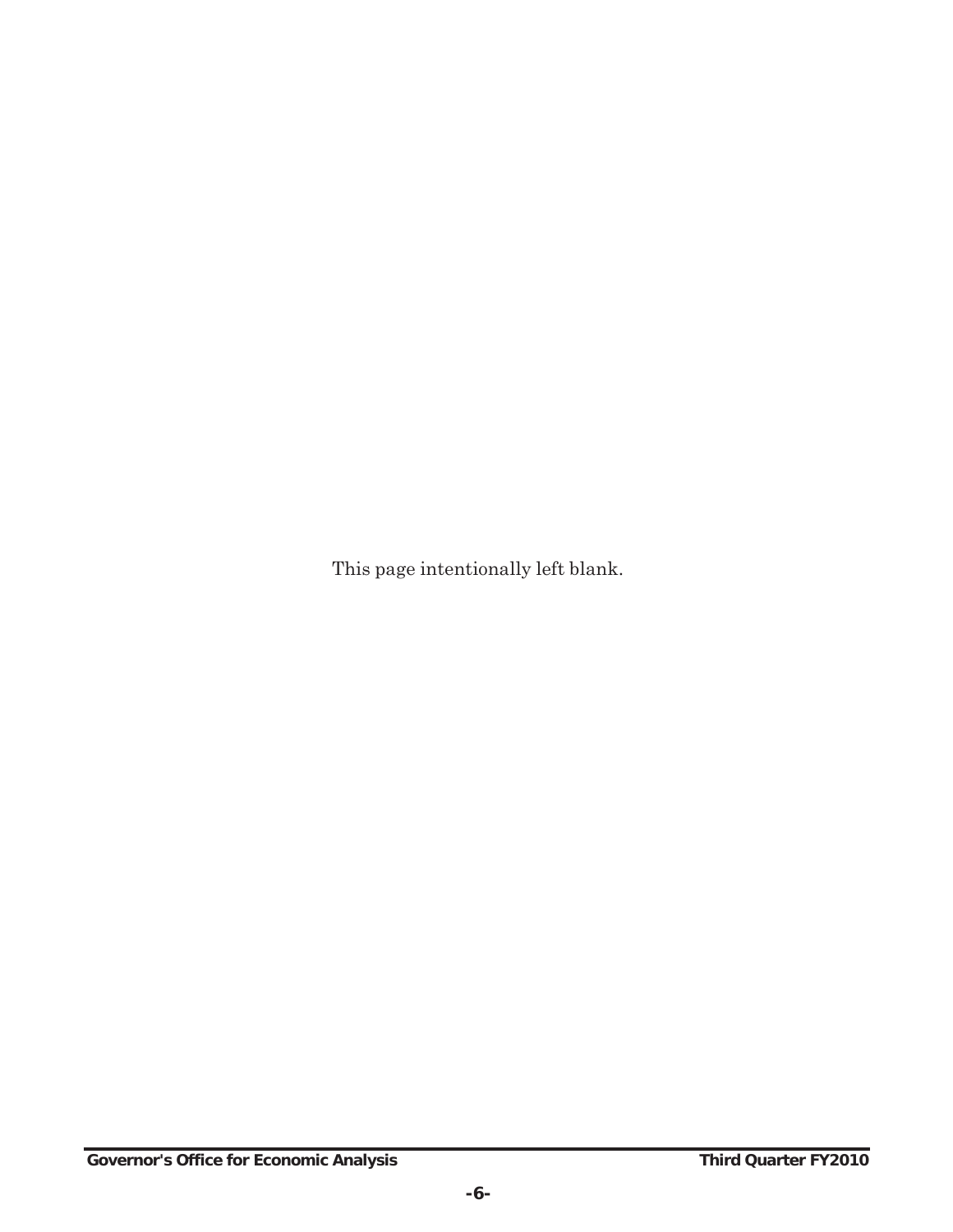

### **NATIONAL ECONOMY**

Real gross domestic product (real GDP) has risen for the third consecutive quarter. The third quarter grew 0.6 percent over the second quarter of FY10. While these last few growth rates are nowhere near historical highs, they are promising considering that the previous four quarters declined by 0.7, 1.4, 1.6, and 0.2 percent, respectively. Given that real GDP has grown in three consecutive quarters one could say that the economy, in terms of output, has turned the corner. However, the national employment data is still very weak. The last official turning point, which was identified by the National Bureau of Economic Research (NBER), was in December 2007. This date marks the beginning of the contraction period in the current business cycle. As of April 21, 2010, the trough has not been identified by NBER.

Real GDP is composed of five components: consumption, investment, government expenditures, exports and imports. Second quarter FY10 real GDP growth was essentially flat with a 0.1 percent increase over the same quarter FY09. The third quarter FY10 real GDP growth estimate is a 2.5 percent improvement over the third quarter of FY09. Third quarter growth in the components of real GDP were quite different from those in the second quarter. The

largest mover in the third quarter was exports, with an  $11.2$  percent increase. Real investment increased 7.6 percent over FY09, adding the second most to real GDP. Real consumption and real government expenditures rose modestly with 1.6 and 2.1 percent growth, respectively. Real imports, which are a deduction from real GDP, increased commensurate with real exports thus neutralizing much of the net GDP effect from foreign trade. Real imports rose 7.9 percent in the third quarter over the same quarter in FY09.

Real consumption on an adjacent-quarter basis has improved moderately for the last three quarters, growing 0.7, 0.4 and 0.6 percent, respectively. While this is not stellar growth, it is considerably better than the previous six quarters, during which time real consumption fell in four of those quarters.

Real investment is one of the biggest surprises within real GDP. Real investment finally rose in the third quarter. This is following 13 consecutive quarterly declines. During this time, investment lost a net \$587.3 billion, or 25.9 percent of its value.

The two fastest growing segments of the economy in the last decade are real exports and real government expenditures. Real exports have grown a net 23.9 percent in the last decade, while real GDP has risen 15.7 percent. Real government expenditures have risen a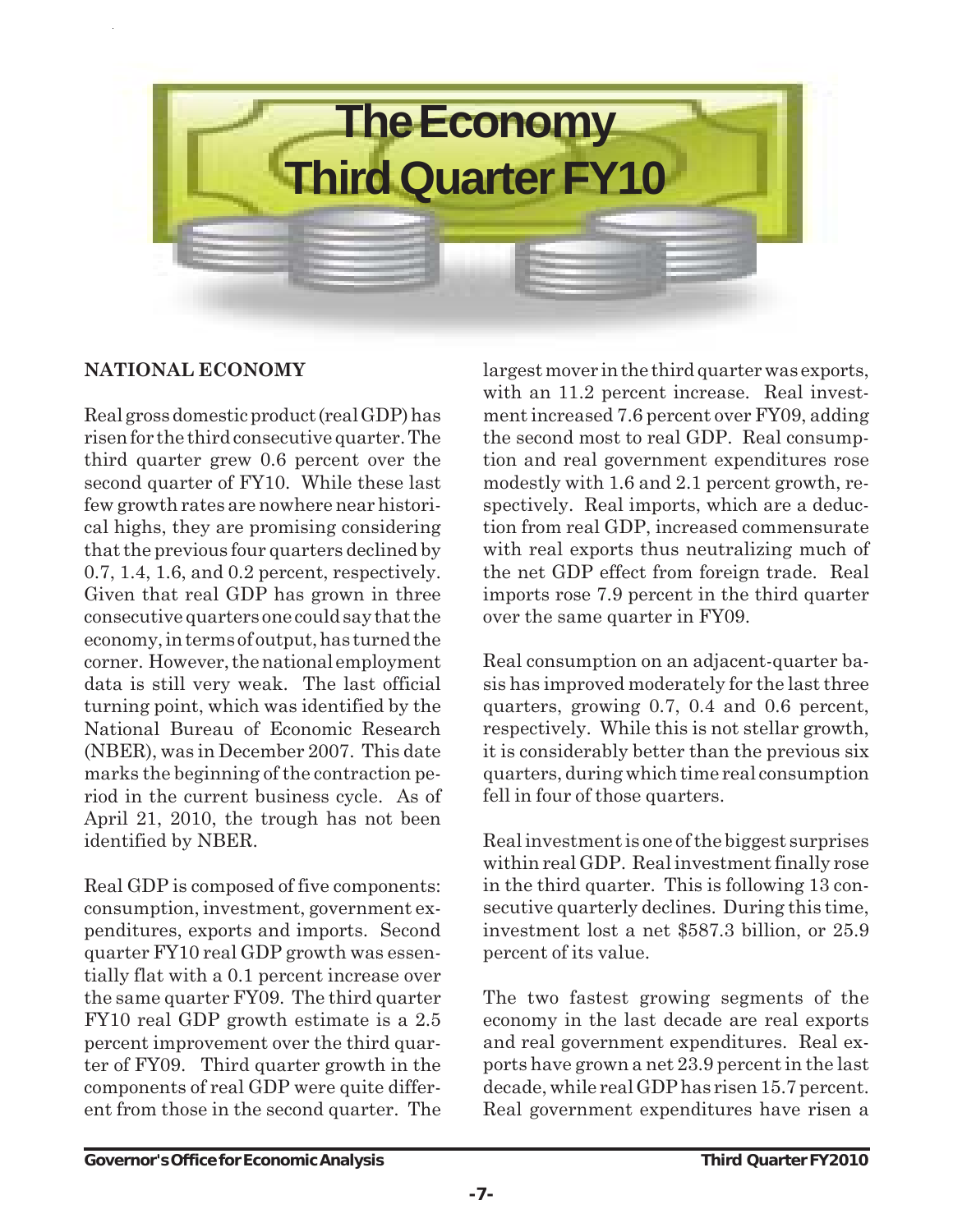|                                            | <b>Third Quarter</b> |             |             |           |  |  |
|--------------------------------------------|----------------------|-------------|-------------|-----------|--|--|
|                                            | <b>FY10</b>          | <b>FY09</b> | <b>Diff</b> | % Chg     |  |  |
| Real GDP                                   | 13,245.4             | 12,925.4    | 320.0       | 2.5       |  |  |
| <b>Real Consumption</b>                    | 9,352.1              | 9,209.2     | 142.8       | 1.6       |  |  |
| Real Investment                            | 1,677.4              | 1,558.5     | 118.9       | 7.6       |  |  |
| Real Govt. Expenditures                    | 2,580.2              | 2,527.2     | 53.0        | 2.1       |  |  |
| <b>Real Exports</b>                        | 1,594.5              | 1,434.5     | 160.0       | 11.2      |  |  |
| Real Imports                               | 1,964.9              | 1,821.0     | 143.9       | 7.9       |  |  |
| Personal Income (\$ billions)              | 12,187.9             | 11,952.7    | 235.2       | 2.0       |  |  |
| Consumer Price Index (% change)            | 2.5                  | $-0.2$      | <b>NA</b>   | NA.       |  |  |
| Industrial Production Index                | 101.0                | 99.1        | 1.9         | 1.9       |  |  |
| Civilian Labor Force (millions)            | 153.5                | 154.2       | $-0.8$      | $-0.5$    |  |  |
| <b>Total Nonfarm Employment (millions)</b> | 129.6                | 132.8       | $-3.2$      | $-2.4$    |  |  |
| Manufacturing Employment (millions)        | 11.6                 | 12.4        | $-0.8$      | $-6.6$    |  |  |
| Unemployment Rate (%)                      | 9.7                  | 8.2         | <b>NA</b>   | <b>NA</b> |  |  |
|                                            |                      |             |             |           |  |  |

### **Table 3 Summary of US Economic Series Third Quarters of FY09 & FY10**

Not Seasonally Adjusted. Real series are in billions of chained 2000 dollars.

GDP components may not sum due to rounding at lower levels of detail.

Data for FY10 Q3 are March 2010 estimates.

Source: IHS Global Insight Inc., March 8, 2010 data release

net 22.3 percent in the last decade. While the two series have grown by similar net amounts exports and government are very different in how they have grown. Real exports have a higher variance and a larger range than real government expenditures. That is, the smallest annual growth rate in real exports in the last decade was -9.6 percent, while the largest annual growth rate was +9.5 percent. Several factors accounted for this strong export growth during the last decade. Since January 2000, the U.S. has implemented free trade agreements with 11 countries. This has increased trade with those 11 countries by 75.0 percent. Also, import demand for U.S. goods has expanded in China and Canada.

Real government expenditures grew more evenly than real exports and were non-decreasing on an annual basis for the entire decade. In the last decade, the smallest annual growth rate in real government expenditures was +0.3 percent, while the largest annual growth rate was +4.7 percent. Real government expenditures have risen sharply in the last decade, despite the tapered growth during FY10. Several factors, including recessions, changes in laws affecting outlays, and involvement in wars, contribute to the pattern of government expenditure growth.

To more clearly see the trends, it is helpful to analyze real government expenditures relative to real GDP. Government expenditures as a share of real GDP (defined as the ratio of total government expenditures to real GDP) fell for the second consecutive quarter to 19.5 percent of national income. Average real GDP growth over the last four quarters was 0.6 percent and 0.5 percent for government expenditures. Total government expenditures GDP are growing at nearly the same rate during the last year, but the share is declining. This is because the real GDP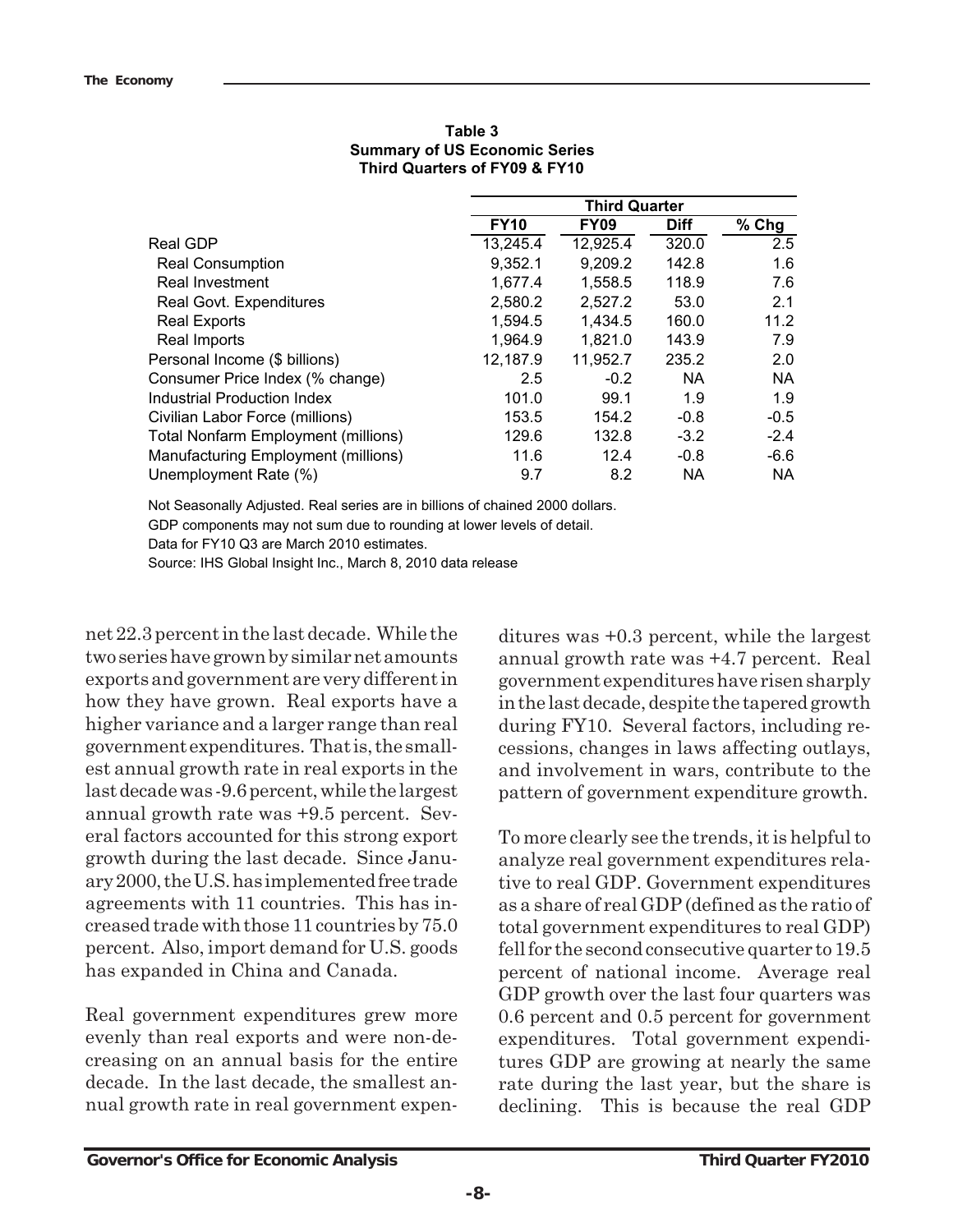The share reached a 14-year high of 19.9 ing 2.0 percent. The 2007 recession for U.S. growth rate is rising and the real government expenditures growth rate is declining. The share reached a 14-year high of 19.9 percent, in the fourth quarter of FY09 and has fallen only slightly since then.

The share of federal transfer payments (defined as the ratio of nominal federal transfer payments to nominal government expenditures) has changed considerably in the last seven quarters. In the fourth quarter of FY09, the transfer payment share rose from 68.8 percent to 75.0 percent. The third quarter FY10 share hit a new 50-year high of 75.8 percent. According to an April 2010 Bureau of Economic Analysis report, second quarter FY10 transfer payments were increased due to some American Recovery and Reinvestment Act (ARRA) benefit payments. No analysis was supplied regarding ARRA and transfer payments for the third quarter. Increases in the share of federal transfer payments to total government spending have occurred in three 'bursts' over the last 50 years. The first burst occurred in the early 1970s when the share rose from 30 percent to 54 percent by 1975. The second burst occurred in the early 1990s when the share rose from 48 percent to 63 percent by 1996. The third burst occurred in the fourth quarter of FY09 when the share rose over six percent in a single quarter to 75.0 percent.

Defense spending has doubled in the last decade. Defense purchases in 2000 were \$371.1 billion (annual rate) compared to \$811.8 billion in the third quarter FY10 (annual rate). Defense spending in the third quarter rose by 8.1 percent compared to the third quarter of FY09. Growth has slowed since 2008, when year-over-year growth was above 10 percent for the entire calendar year. Annual growth remains high; it has been above five percent in every year of the decade.

Following four consecutive declines, U.S. personal income rose in the third quarter, gainpersonal income was completely unlike the previous two recessions. The last peak for U.S. personal income occurred in the fourth quarter of FY08 with \$12,292.9 billion (annual rate). The last trough occurred in the third quarter of FY09 with \$11,952.7 billion. That is a loss of \$340.2 billion, a decline of 2.8 percent. To date, U.S. personal income has made up 69 percent of the recession losses. In the previous two recessions, U.S. personal income did not decline at all.

Total non-farm employment has declined for the last eight consecutive quarters. Total non-farm employment reached 129.6 million in the third quarter. This is 2.4 percent below a year ago and 0.03 percent below the second quarter of FY10. Manufacturing employment may be reaching its bottom, as this is the second quarter that it has held steady with 11.6 million employed. Following the recent sharp declines, third quarter yearover-year growth is still showing large declines with -6.6 percent, while adjacent-quarter growth has become nearly flat with +0.03 percent. Meanwhile, the unemployment rate has remained above nine percent unemployment for the fourth consecutive month. The third quarter unemployment rate fell slightly to 9.7 percent.

# **KENTUCKY ECONOMY**

Kentucky personal income increased for the third consecutive month with 3.0 percent growth in the third quarter. On an adjacentquarter basis, Kentucky personal income had declined in four of the preceding five quarters during the 2007 recession. The previous peak occurred in the fourth quarter of FY08 with \$137,979 million. The trough occurred in the third quarter of FY09 with \$135,738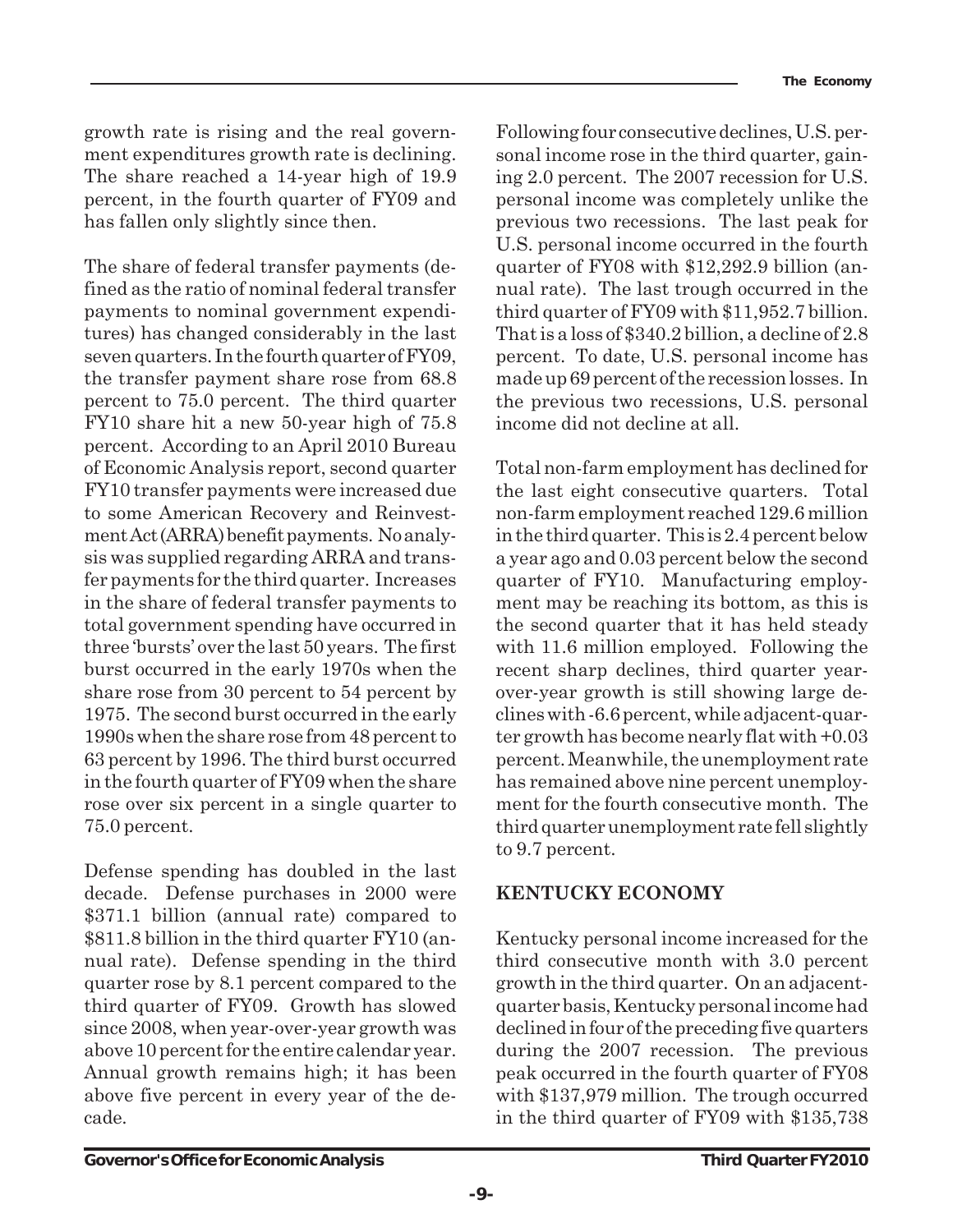million. That is a decline of \$2,241 million, or a 1.6 percent net loss. Third quarter Kentucky personal income is estimated at \$139,746 million. Kentucky personal income surpassed the previous peak in the second quarter of FY10 and has now fully recouped the losses experienced during the 2007 recession.

In the third quarter of FY09, Kentucky wages and salaries declined sharply, falling 3.2 percent over the second quarter. Since then Kentucky wages and salaries have increased each quarter. In the third quarter of FY10 Kentucky wages and salaries rose by 0.5 percent over the second quarter and by 1.5 percent over third quarter of FY09.

Kentucky wages and salaries make up about 51 percent of total Kentucky personal income. Kentucky transfer payments were the fastest growing segment of Kentucky personal income in the third quarter. Transfer payment income grew at over three times the rate of total personal income, increasing 1.9 percent over the second quarter. This is not a historically large single-quarter growth rate, but it is significant as transfer payment growth has surpassed total personal income growth in nine of the last 11 quarters.

Kentucky non-farm employment fell for the sixth time in seven quarters in the third quarter with a 0.1 percent decline over the second quarter. This is a 1.3 percent decline compared to the third quarter of FY09. It does not appear that Kentucky employment has found a bottom yet. Only three supersectors, mining, business services and education and health services have increased employment during the third quarter. Kentucky mining employment grew by 2.3 percent over the second quarter, while the other two sectors increased by less than half of a

percent each. The other nine supersectors experienced employment declines compared to the second quarter. These losses were small historically and in comparison to the losses during the recession. The largest loss was in the construction supersector, which lost 600 seasonally adjusted jobs, a 0.9 percent decline.

There is a considerable difference in improvement among the three classifications of nonfarm employment during the third quarter. Total non-farm employment declined a net 1.3 percent compared to a year ago. The goodsproducing supersectors, which make up 17 percent of non-farm employment, declined a net 6.9 percent compared to a year ago. The service-providing supersectors, which make up 64 percent of non-farm employment, only lost 0.5 percent in jobs compared to a year ago. Kentucky government employment (includes state and local government employment), which makes up over 18.0 percent of non-farm employment, increased by 1.5 percent compared to a year ago.

Kentucky government employment peaked in the second quarter of FY10 with 326,100 seasonally adjusted jobs. Employment in the third quarter fell by 500 seasonally adjusted jobs, a 0.2 percent decline from the second quarter. The recent W-shape in government employment was preceded by a four year period of steady growth in government employment. Between 2004 and 2008, Kentucky government employment increased by a net 16,700 seasonally adjusted jobs. By the first quarter of FY09, government employment had fallen from that peak by 5,000 to 320,500 seasonally adjusted jobs. Third quarter FY10 government employment is 4,700 seasonally adjusted jobs, or 1.5 percent, higher than the third quarter FY09 level.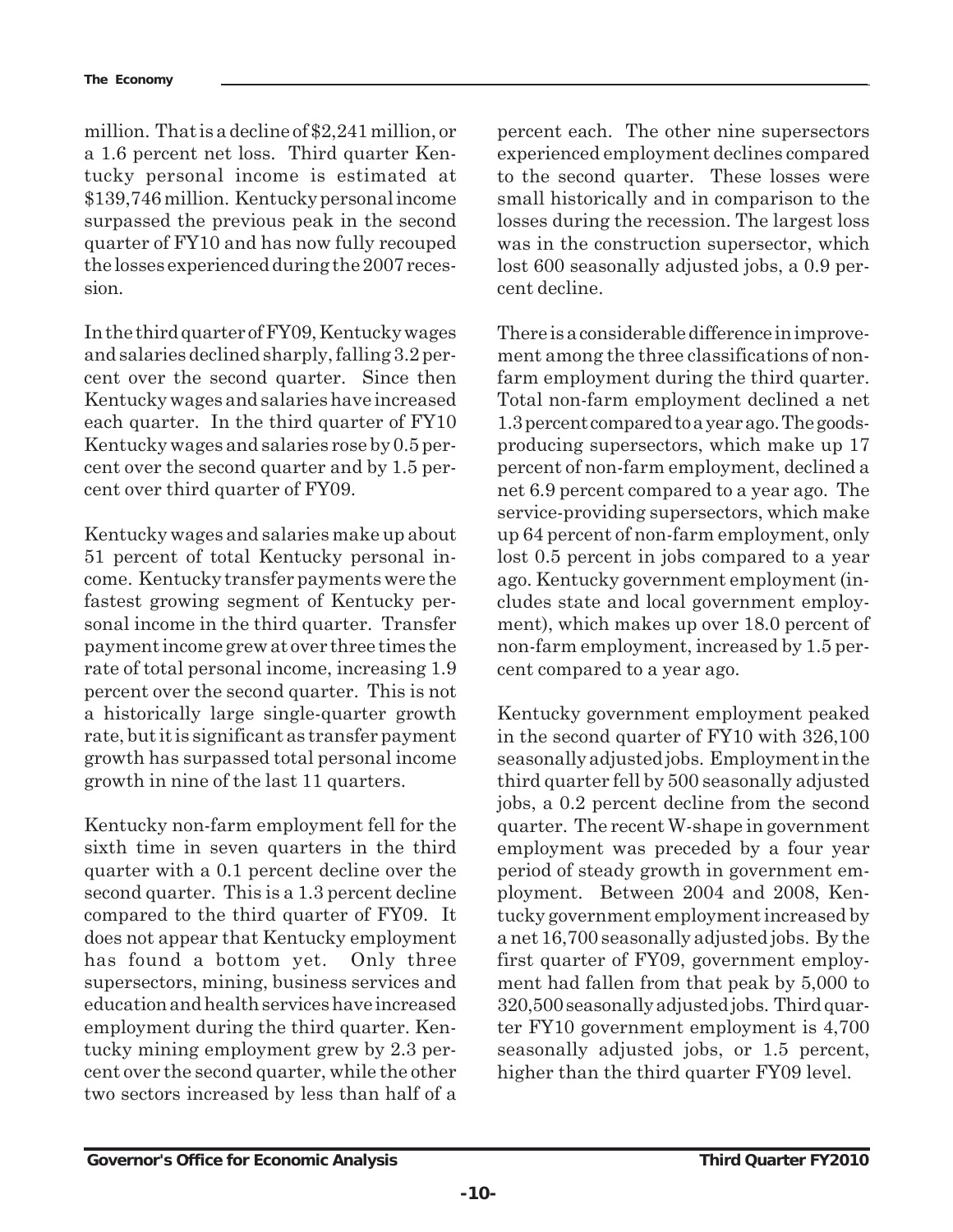|                                       | Third Quarter |             |         |         |  |  |
|---------------------------------------|---------------|-------------|---------|---------|--|--|
|                                       | <b>FY10</b>   | <b>FY09</b> | Chg     | $%$ Chg |  |  |
| Personal Income (\$ millions)         | 139,746.0     | 135,738.0   | 4,008.0 | 3.0     |  |  |
| Wages and Salary Income (\$ millions) | 71,389.4      | 70,342.0    | 1,047.4 | 1.5     |  |  |
| Non-farm Employment (thousands)       | 1,763.4       | 1,787.0     | $-23.5$ | -1.3    |  |  |
| Goods Producing (thousands)           | 301.5         | 323.7       | $-22.2$ | -6.9    |  |  |
| Construction                          | 70.1          | 77.7        | $-7.6$  | $-9.7$  |  |  |
| Mining                                | 23.4          | 25.3        | $-1.9$  | $-7.7$  |  |  |
| Manufacturing                         | 208.0         | 220.7       | $-12.7$ | $-5.8$  |  |  |
| Service Providing (thousands)         | 1,136.4       | 1,142.4     | $-6.1$  | $-0.5$  |  |  |
| Trade, Transportation & Utilities     | 358.2         | 367.4       | $-9.2$  | $-2.5$  |  |  |
| Information                           | 26.5          | 27.9        | $-1.4$  | $-5.0$  |  |  |
| Finance                               | 86.7          | 89.5        | $-2.8$  | $-3.1$  |  |  |
| <b>Business Services</b>              | 178.4         | 171.8       | 6.7     | 3.9     |  |  |
| <b>Educational Services</b>           | 249.5         | 245.6       | 3.9     | 1.6     |  |  |
| Leisure and Hospitality Services      | 169.0         | 169.1       | $-0.1$  | $-0.1$  |  |  |
| <b>Other Services</b>                 | 68.0          | 71.3        | $-3.2$  | -4.5    |  |  |
| Government (thousands)                | 325.6         | 320.9       | 4.7     | 1.5     |  |  |

#### **THE QUARTER STREET FIRST FIRST REPORT FIRST QUARTER Third Quarters of FY09 & FY10 Summary of Kentucky Economic Series Table 4**

Data for FY10 Q3 are March 2010 estimates.

Source: IHS Global Insight Inc. and Governor's Office for Economic Analysis MAK model March 8, 2010 estimates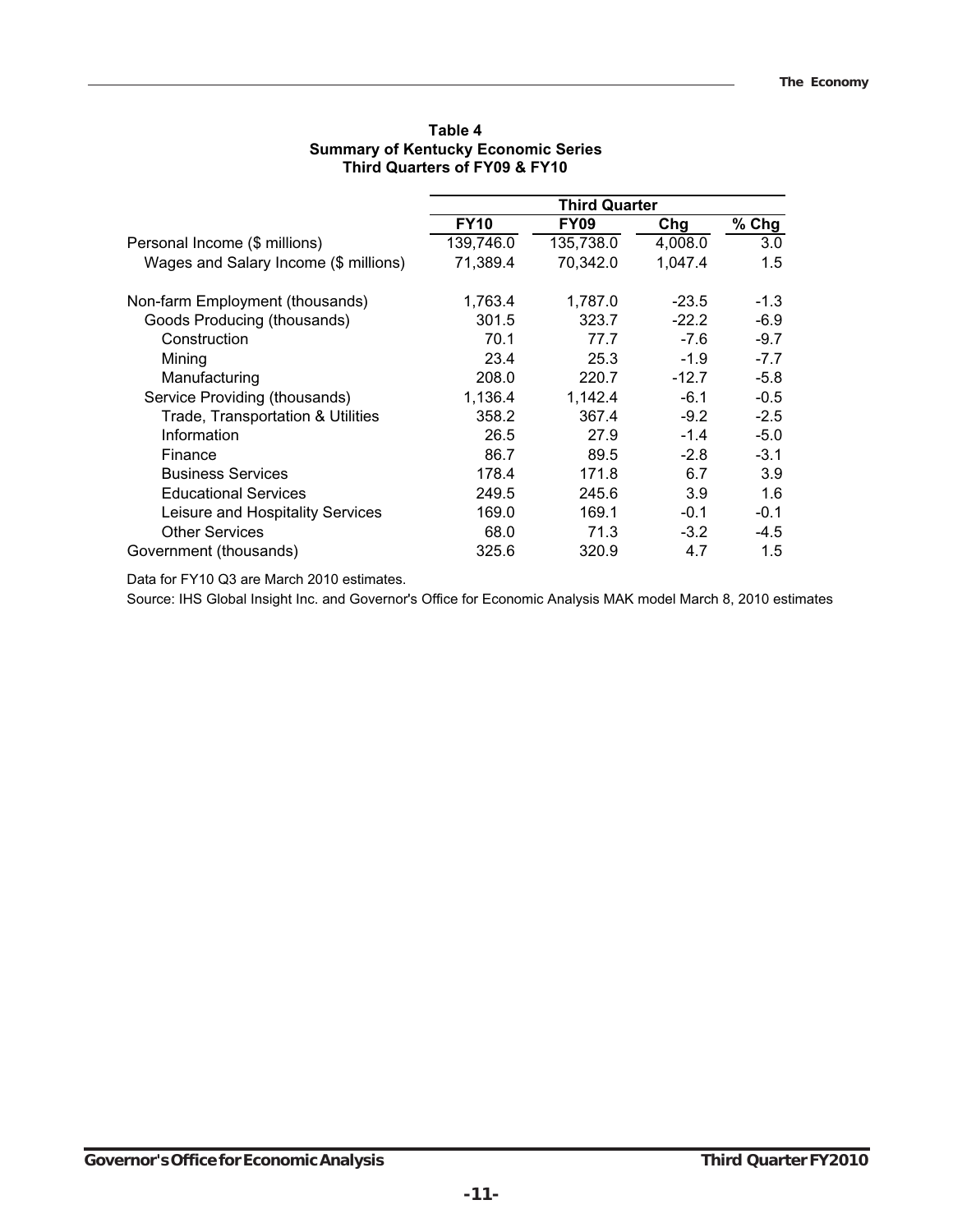This page intentionally left blank.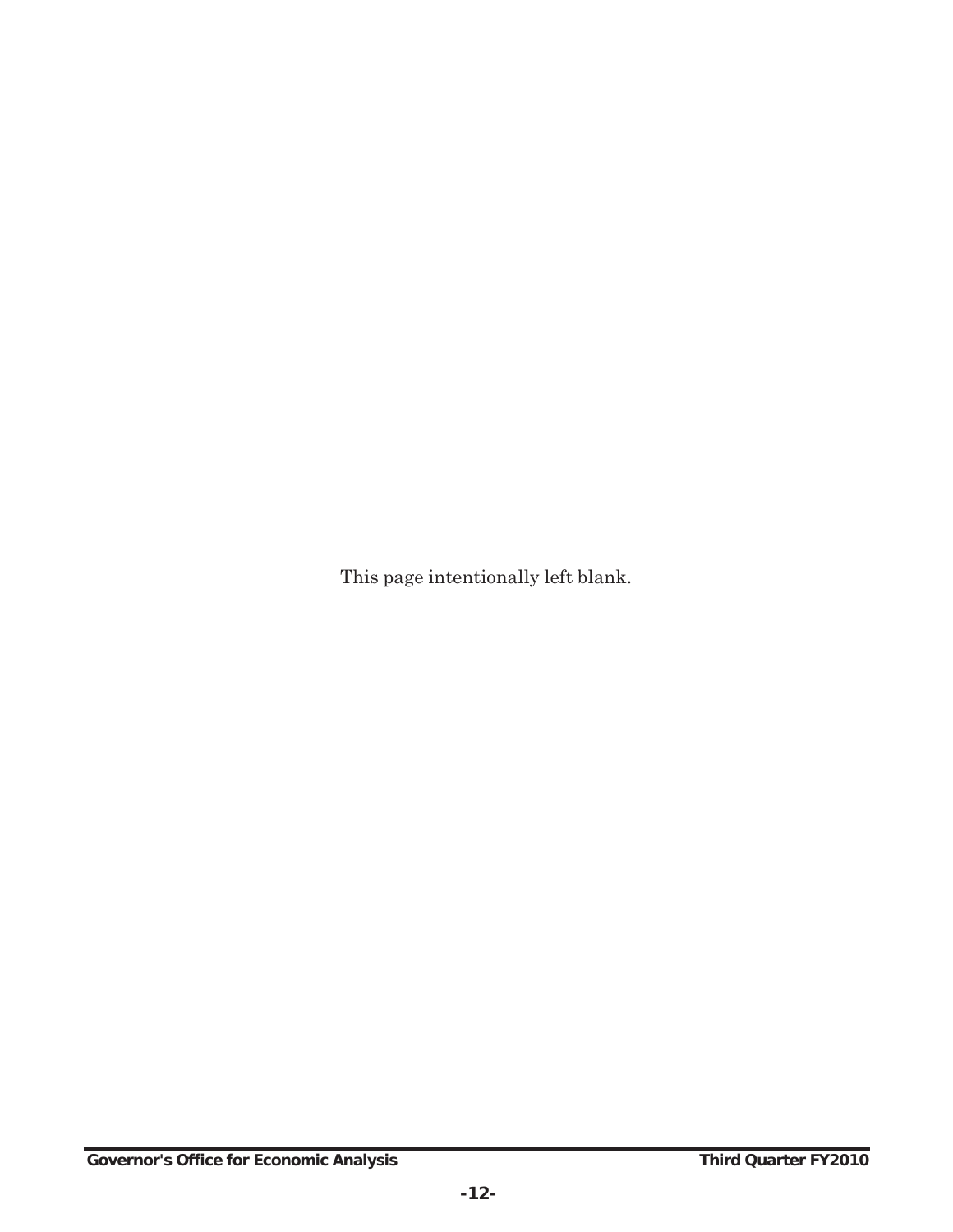

Projected General Fund revenues for the next three quarters are shown in Table 5. The official CFG General Fund estimate for FY10 is \$8,196.0 million. The interim estimates for FY10 projected in the January Quarterly Report equaled \$8,168.5 million, an amount \$27.5 million below the current official estimate. The current forecast calls for slightly lower revenues, \$8,162.1 million, which would be \$33.6 million below the official estimate. The outlook for the first half of FY11 calls for 1.7 percent growth in the General Fund as the state economy slowly builds steam on the heels of the prolonged recession.

The estimates in this report were prepared with the March 2010 forecast from both Global Insight and the MAK model, which is operated by the Governor's Office for Economic Analysis. April's proximity to the prior estimates is a function of the inertia that has been building in the Global Insight national outlook, which in turn creates inertia in the Kentucky outlook produced by the MAK model. Moreover, actual receipts for the third quarter of FY10 produced few deviations from the originally projected amounts. Some accounts were adjusted upward, others down, but in the aggregate the projections have remained very stable.

General Fund receipts through the first three quarters of FY10 totaled \$6,006.4 million, a reduction of 3.4 percent from the amount collected in the same period of FY09. The projections included in this report call for a 2.4 percent reduction for the remainder of FY10, resulting in an overall loss of 3.1 percent for FY10. By comparison, General Fund

| <b>FY10</b><br>Q 1, Q 2 & Q 3 |         | <b>FY10</b><br>Q4 |         | <b>FY10</b><br><b>Full Year</b> |         | <b>Difference From</b><br>Dec CFG | <b>FY11</b><br>Q1 & Q2 |        |  |
|-------------------------------|---------|-------------------|---------|---------------------------------|---------|-----------------------------------|------------------------|--------|--|
| Actual                        | % Chq   | Estimate          | % Chq   | Estimate                        | % Chg   | \$ millions                       | Estimate               | % Chg  |  |
| 2.066.4                       | $-4.3$  | 705.9             | 1.1     | 2.772.3                         | $-3.0$  | $-20.3$                           | 1,422.2                | 2.7    |  |
| 2.229.4                       | $-5.2$  | 922.1             | $-4.3$  | 3.151.5                         | $-4.9$  | 2.7                               | 1.639.0                | 2.3    |  |
| 222.8                         | $-14.2$ | 122.0             | $-6.3$  | 344.7                           | $-11.5$ | $-31.5$                           | 156.2                  | $-8.7$ |  |
| 194.6                         | $-10.7$ | 68.4              | $-8.4$  | 263.0                           | $-10.1$ | 18.3                              | 128.0                  | $-2.9$ |  |
| 205.3                         | 70.7    | 69.4              | $-16.2$ | 274.7                           | 35.3    | $-5.5$                            | 140.3                  | $-1.0$ |  |
| 469.0                         | 2.2     | 53.9              | $-0.7$  | 522.9                           | 1.9     | 4.2                               | 342.3                  | 1.9    |  |
| 144.5                         | 2.1     | 55.5              | 6.7     | 200.0                           | 3.4     | 0.0                               | 95.0                   | 2.2    |  |
| 474.4                         | $-6.6$  | 158.9             |         | 633.3                           |         | <u>-1.5</u>                       | 276.6                  | 2.6    |  |
| 6,006.4                       | $-3.4$  | 2,156.0           | $-2.4$  | 8,162.4                         | $-3.1$  | $-33.6$                           | 4,199.6                | 1.7    |  |
|                               |         |                   |         | 3.6                             |         | $-4.2$                            |                        |        |  |

### **Table 5 General Fund: Interim Forecast (millions of dollars)**

**Governor's Office for Economic Analysis Third Quarter FY2010**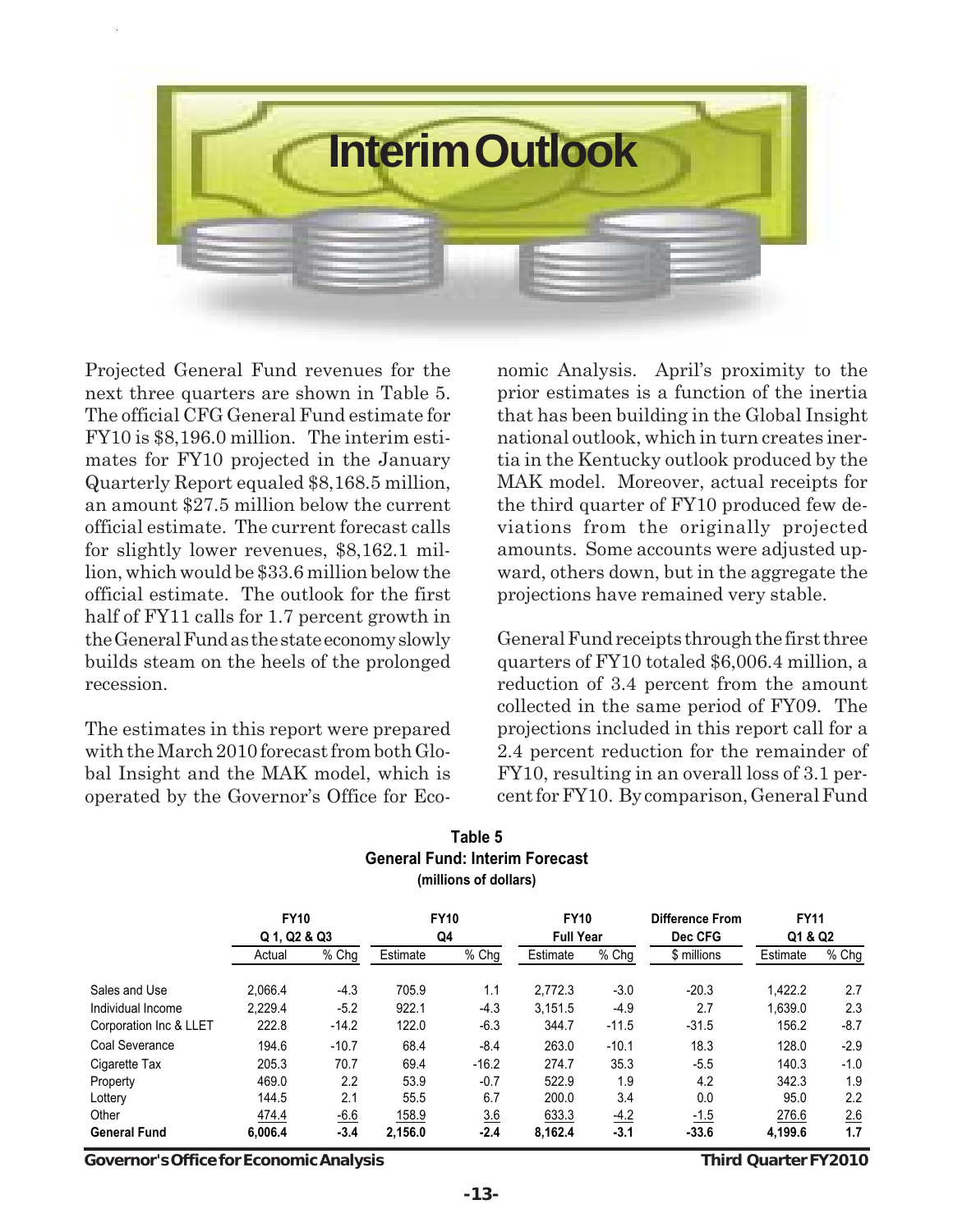revenues fell 2.7 percent in FY09. If the projected decline in FY10 manifests, it will be the first time in the modern rate era that the General Fund has declined in consecutive fiscal years.

One of the accounts that received a downward revision is the sales and use tax. Sales tax receipts are now expected to total \$2,772.3 million in FY10, a tally \$20.3 million lower than the official estimate. Sales and use tax receipts are expected to grow 1.1 percent in the fourth quarter of FY10 despite falling 4.3 percent through the first nine months of FY10. The sales tax has been particularly vulnerable to the underlying weaknesses in employment and income, both of which are expected to improve slightly during the forecast horizon. During the current six-quarter streak of consecutive declines in the sales tax, the rates of decline grew as the recession endured up to the last quarter. The six consecutive quarterly declines have created a lower base of comparison while computing the rates of growth for the final quarter of FY10, so the projected increase is more indicative of a low base rather than an overwhelming endorsement of the health of the sales tax. Nevertheless, all of the economic aggregates that most closely correlate with the sales tax are expected to improve sharply over the forecast horizon, so improvement in this revenue source is strongly indicated.

The interim forecast for the individual income tax calls for receipts to fall by 4.9 percent in FY10. The FY10 income tax receipts are expected to total \$3,151.5 million, which is \$2.7 million higher than the official revenue estimate. Individual income tax receipts fell 5.2 percent in the first nine months of FY10 but the rate of decline is expected to mitigate to 4.3 percent in the final quarter of the fiscal year. While the weakness in this revenue source is widespread, payroll withholding taxes have been notably weak in recent quarters, a result closely aligned with underlying weakness in the Kentucky and national labor markets. The improved plight of the individual income tax will be directly correlated with forecasted improvements in the Kentucky employment picture. Also, like the sales tax, the lower months of comparison in FY09 will make growth much more obtainable as FY10 comes to a close.

In terms of revisions from the official estimates, the combined corporate taxes represent the largest nominal and percentage reductions. Combined corporation income and LLET receipts have fallen 14.2 percent thus far in FY10 but the rate of decline is predicted to stabilize at 6.3 percent in the fourth quarter. The FY10 total estimate is \$344.7 million, an 11.5 percent reduction compared to FY09. The combined LLET and corporate income tax account masks a tale of two different taxes, one increasing and the other falling. On the positive side, the LLET has grown 36.5 percent through the first nine months of FY10 with collections of \$93.6 million. Counteracting this growth has been a 32.4 percent free fall in the corporation income tax on actual collections of \$129.2 million. A portion of the LLET tax increase in collections is attributable to compliance efforts by the Department of Revenue and prior year tax liabilities being paid in the current year. However, the base of the LLET is Kentucky gross receipts or gross profits, both of which exhibit more stability than net income. Moreover, the LLET credit is nonrefundable and not subject to carry-forward provisions, so the LLET is a natural stabilizer when corporation income tax receipts are in a cyclical decline.

The exceptional revenue growth in coal severance tax revenue for FY09 came to an abrupt halt thus far in FY10, as that revenue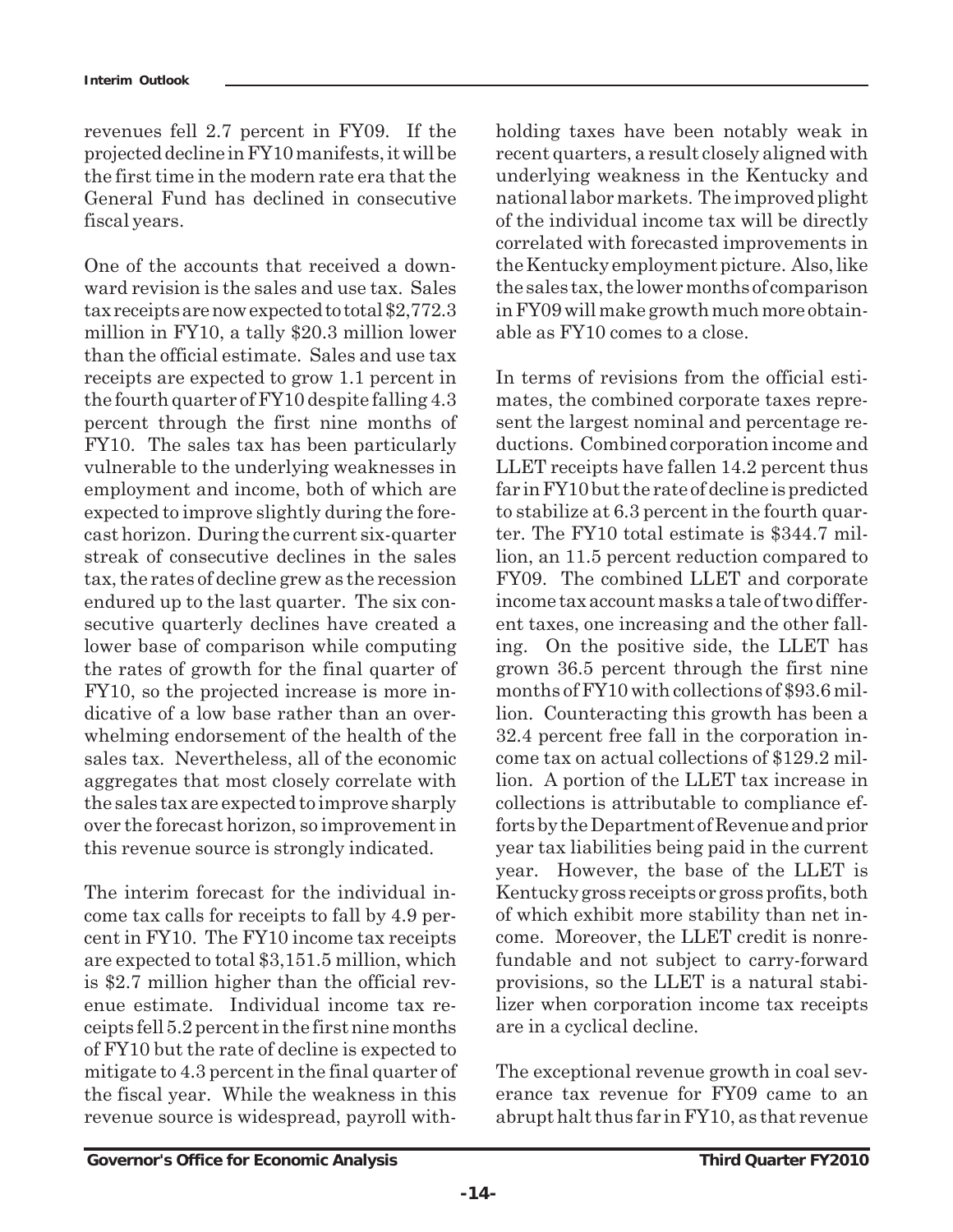of FY09. The FY10 estimate for the coal FY10. In the previous *Quarterly Report*, it source fell 10.7 percent compared to the extremely high bar set in the first nine months of FY09. The FY10 estimate for the coal severance tax is \$263.0 million, a decline of 10.1 percent. Compared to the official estimate from December 2009, the coal severance estimate has improved \$18.3 million. The primary reason for the upward revision is an increase in the outlook for coal prices, and energy prices in general. Despite the negative growth in the current fiscal year, the level of coal severance receipts is still quite robust compared to the grim outlook in years prior to FY08.

Cigarette taxes totaled \$205.3 million through March, an improvement of 70.7 percent over FY09. The new interim estimate for FY10 projects \$274.7 million in cigarette tax collections, for an annual growth rate of 35.3 percent. While it is too early to compute elasticities from the tax increase, it does appear that there were very modest consumption declines in line with the projections. The rate of growth for the remainder of FY10 diminishes off the torrid pace set thus far this fiscal year, but such a slowdown is expected in recognition of the fact that the higher tax rates took effect in April 2009, and also in recognition of the nearly \$16.3 million in floor stock taxes collected in FY09 that will not be collected in FY10. Other tobacco taxes are expected to show similar growth to the anticipated increases in the cigarette tax.

Property taxes are expected to rise marginally by 1.9 percent in FY10. The rate of increase in property tax revenues was 2.2 percent through the first nine months of was noted that real property tax growth was unusually high, as receipts bulged with growth of 14.8 percent through December. Given the underlying data on the appreciation of real property, it was noted that the growth appeared to be aberrant, a mere acceleration of the timing in payments. That predilection was borne out in the data for the third quarter of FY10, as real property tax receipts fell 17.1 percent. The remaining property tax accounts are also producing collections in line with expectations, so the current outlook is still very much in line with the official estimates. For FY10, total property taxes are expected to exceed the official mark by \$4.2 million.

Lottery revenues for FY10 were lowered from \$202.0 million to \$200.0 million at the December meeting of the CFG. Lottery receipts in the current year have fallen prey to a poor economy which has led to weak scratch-off sales and weaker on-line game revenue. Both of these factors contributed to the decline in the official estimate. Revenues in the "other" category fell 6.7 percent in the first three quarters of FY10 with an additional 4.3 percent slide predicted for the final quarter. Expected modest growth in the wholesale alcohol taxes, the bank franchise tax, and insurance premium taxes will be counterbalanced by weaknesses in mineral taxes, parimutuel taxes, and other miscellaneous revenues.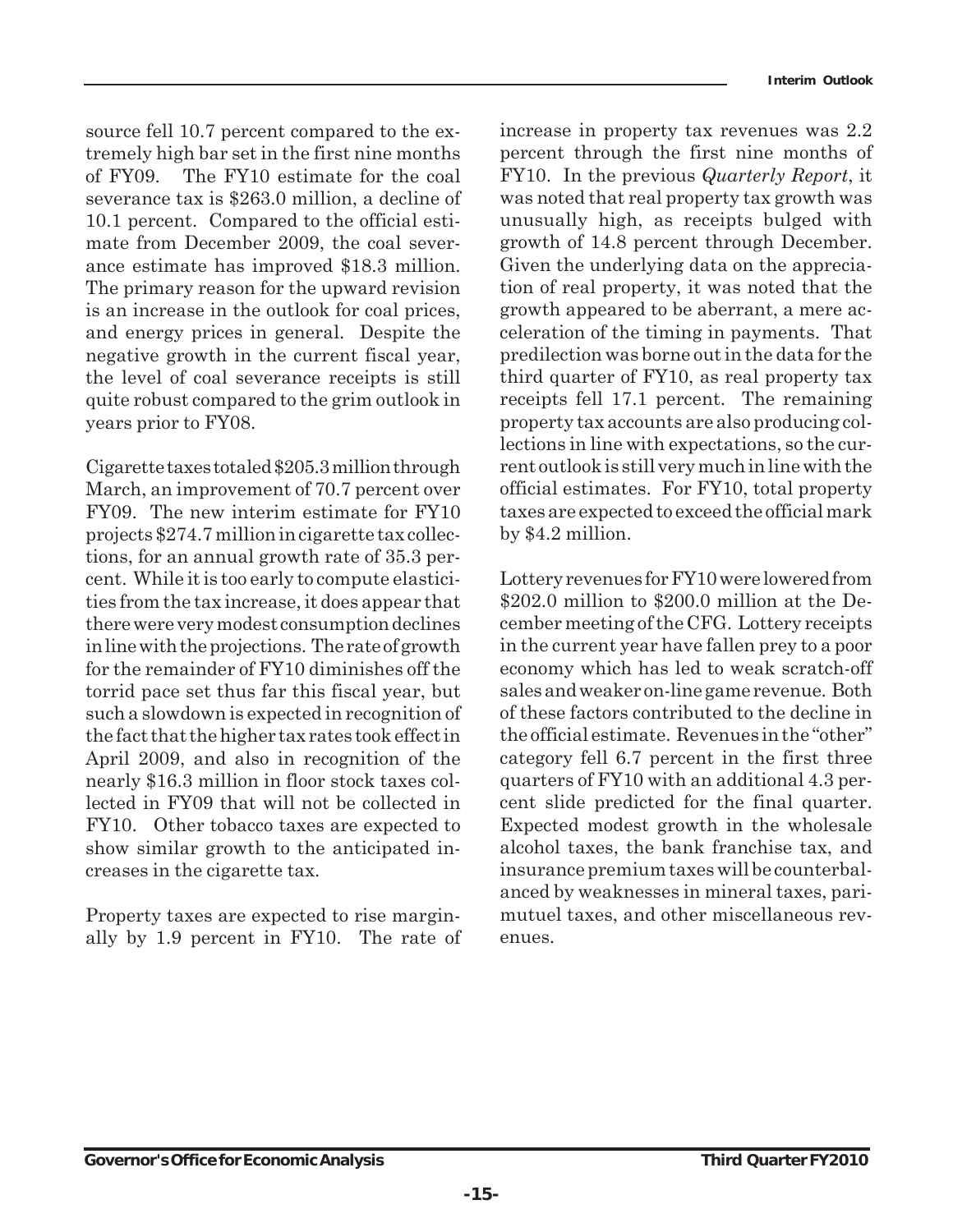# **ROAD FUND**

Road Fund revenues are forecasted to grow moderately in the final quarter of FY10, then grow more strongly in the first two quarters of FY11 as shown in Table 6. Growth rates for the fourth quarter of the current fiscal year and the first six months of FY10 are forecast to be 3.8 and 8.0 percent, respectively. The FY10 full-year forecast is \$4.9 million more than the official revenue forecast as approved by the CFG on December 21, 2009.

Motor fuels tax collections are forecasted to grow 8.4 percent over the final three months of FY10, due primarily to the increase in the tax rate on motor fuels that went into effect on January 1, 2010. Receipts in the first two quarters of FY11 will continue their strong growth, increasing 9.8 percent.

Motor vehicle usage tax collections will rebound as receipts fall by only 0.1 percent in the fourth quarter. However, vehicle sales will take off in the first two quarters of FY11 with growth in receipts of 7.9 percent.

To estimate the growth of all other components of the Road Fund, officials of the Kentucky Transportation Cabinet and staff of the Governor's Office for Economic Analysis together assessed recent growth patterns as well as administrative and statutory factors.

Motor vehicle license taxes are forecasted to decrease by 1.7 percent in the final quarter of FY10 but grow 4.7 percent in the first two quarters of FY11. Motor vehicle operators' licenses are projected to rise 7.0 percent in the remainder of the fiscal year and weaken slightly in the first six months of FY10, growing only 2.9 percent. Weight distance tax revenue will finally show improvement, increasing 4.7 percent for the remainder of the fiscal year and 4.5 percent over the first two quarters of FY11. Investment income will fall 64.1 percent over the remainder of the fiscal year and by 65.7 percent in the first half of FY11 due to lower fund balances. All other revenues should combine for an increase of 1.9 percent during the last three months of FY10 and increase 2.0 percent in the first two quarters of FY11.

| <b>Road Fund: Interim Forecast</b><br>(millions of dollars) |                              |         |                   |             |                                 |         |                                   |                        |         |  |  |
|-------------------------------------------------------------|------------------------------|---------|-------------------|-------------|---------------------------------|---------|-----------------------------------|------------------------|---------|--|--|
|                                                             | <b>FY10</b><br>Q 1, Q 2& Q 3 |         | <b>FY10</b><br>Q4 |             | <b>FY10</b><br><b>Full Year</b> |         | <b>Difference From</b><br>Dec CFG | <b>FY11</b><br>Q1 & Q2 |         |  |  |
|                                                             | Actual                       | % Chg   | Estimate          | % Chg       | Estimate                        | % Chg   | \$ millions                       | Estimate               | % Chg   |  |  |
| <b>Motor Fuels</b>                                          | 479.6                        | 3.9     | 174.4             | 8.4         | 654.0                           | 5.1     | $-1.6$                            | 352.1                  | 9.8     |  |  |
| Motor Vehicle Usage                                         | 244.3                        | -2.8    | 84.8              | $-0.1$      | 329.1                           | $-2.1$  | 0.5                               | 179.1                  | 7.9     |  |  |
| Motor Vehicle License                                       | 61.9                         | 2.9     | 37.4              | $-1.7$      | 99.3                            | 1.1     | 5.8                               | 34.8                   | 4.7     |  |  |
| <b>Motor Vehicle Operators</b>                              | 11.9                         | 2.6     | 4.2               | 7.0         | 16.1                            | 3.7     | 0.8                               | 8.3                    | 2.9     |  |  |
| <b>Weight Distance</b>                                      | 53.2                         | $-9.1$  | 17.7              | 4.7         | 70.9                            | $-6.0$  | 0.5                               | 36.9                   | 4.5     |  |  |
| Investment                                                  | 2.8                          | $-61.8$ | 1.2               | $-64.1$     | 4.0                             | $-62.5$ | 0.1                               | 0.8                    | $-65.7$ |  |  |
| Other                                                       | 21.8                         | $-12.0$ | 8.8               | <u> 1.9</u> | 30.6                            | $-8.4$  | $-1.2$                            | 16.3                   | 2.0     |  |  |
| <b>Road Fund</b>                                            | 875.4                        | 0.0     | 328.6             | 3.8         | 1,204.0                         | 1.0     | 4.9                               | 628.3                  | 8.0     |  |  |

# **Table 6**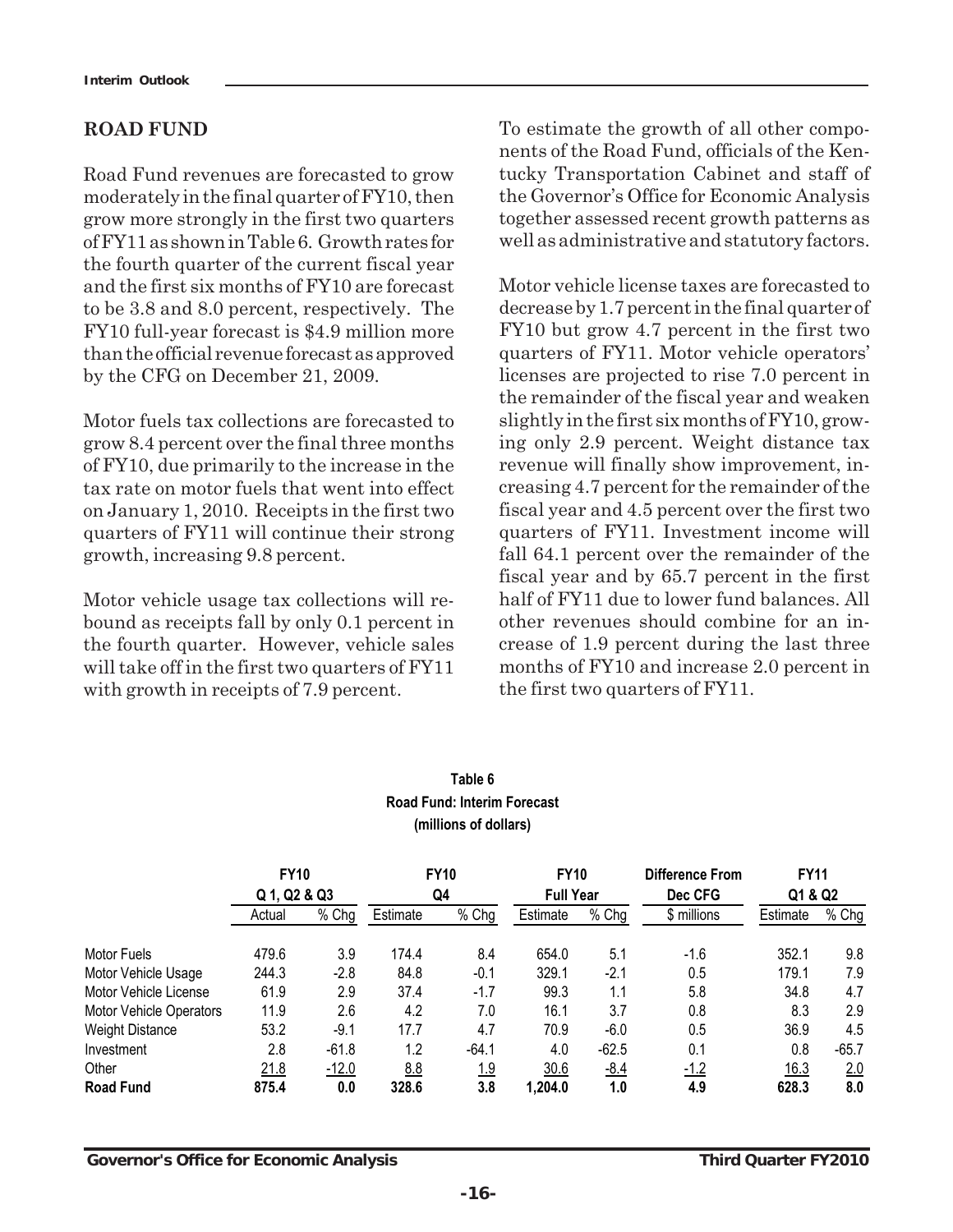### **NATIONAL ECONOMY**

When our second quarter FY10 report was the streets to complete the 2010 official issued, the outlook for the national economy was expected to turn decidedly rosier in calendar year 2010 and beyond. GDP, personal income, industrial production, exports, and retail sales – the major national economic aggregates that feed into the Kentucky economy – were all expected to post solid growth in 2010. The lone exception to a forecast of a solid recovery was the employment outlook, which called for continued weakness in the labor market. Moving ahead to the present day, the latest economic forecast rings this now-familiar theme; all major economic aggregates are poised for solid growth in 2010 with the glaring exception of employment. Employment is expected to tread water at current levels until the fourth calendar quarter of 2010, when slight growth will finally resume.

Tables 7 and 8 demonstrate the dichotomy between economic aggregates and employment. The upcoming quarter is summarized in Table 7, where real GDP is projected to rise 3.3 percent, personal income 2.5 percent, and industrial production a robust 6.0 percent. Despite these favorable projections, U.S. employment is expected to *decline* marginally, -0.8 percent. Manufacturing employment is expected to shed another 300,000 jobs, or 2.9 percent during the April-June quarter of 2010. Table 8 shows the outlook for the first two quarters of FY11 (July-December 2010). Real GDP, industrial production, and personal income are projected to post growth indicative of a solid recovery. Employment, however, is projected to inch forward only fractionally, 0.2 percent. While not depicted, retail sales are expected to grow 2.0 percent in the current quarter but 4.6 percent and 5.6 percent in the first two quarters of FY11.

A small, albeit transitory boost to employment is also expected as the U.S. census workers hit the streets to complete the 2010 official population census. The timing of the census hiring is fortuitous, as it will provide some gap employment in the period before more permanent and sustainable hiring occurs in the private sector.

While these projections of weak employment growth in the early stages of recovery are certainly cause for concern, the same pattern played out during the recovery stage of the 2001-2002 recession. Heading into that national recession, U.S. nonfarm employment averaged 132.0 million in the first quarter of 2001. It took four and a half years before employment finally eclipsed in the second quarter of FY05.

Before turning to the Kentucky economy, it is worth charting the expansion path for economy in the absence of an immediate turnaround in employment. Several economic factors are expected to converge which will allow production and consumption to rise sharply before employment follows suit. Production can rise before employment in a variety of scenarios, as labor is but one input into production. Simply put, exports, federal stimulus policy, and stronger business investment will be the primary driving forces behind the recovery. The forecast calls for business investment to build upon solid growth posted in the fourth calendar quarter of 2009. Business equipment and software spending rose 18.2 percent during that quarter. Clearly that rate of growth is unsustainable, but it clearly signals that businesses are beginning to invest in growing their top-lines. In a period of recovery, business planned investment typically leads expansion of their workforce. Businesses first increase the hours of the existing workforce before making more permanent decisions to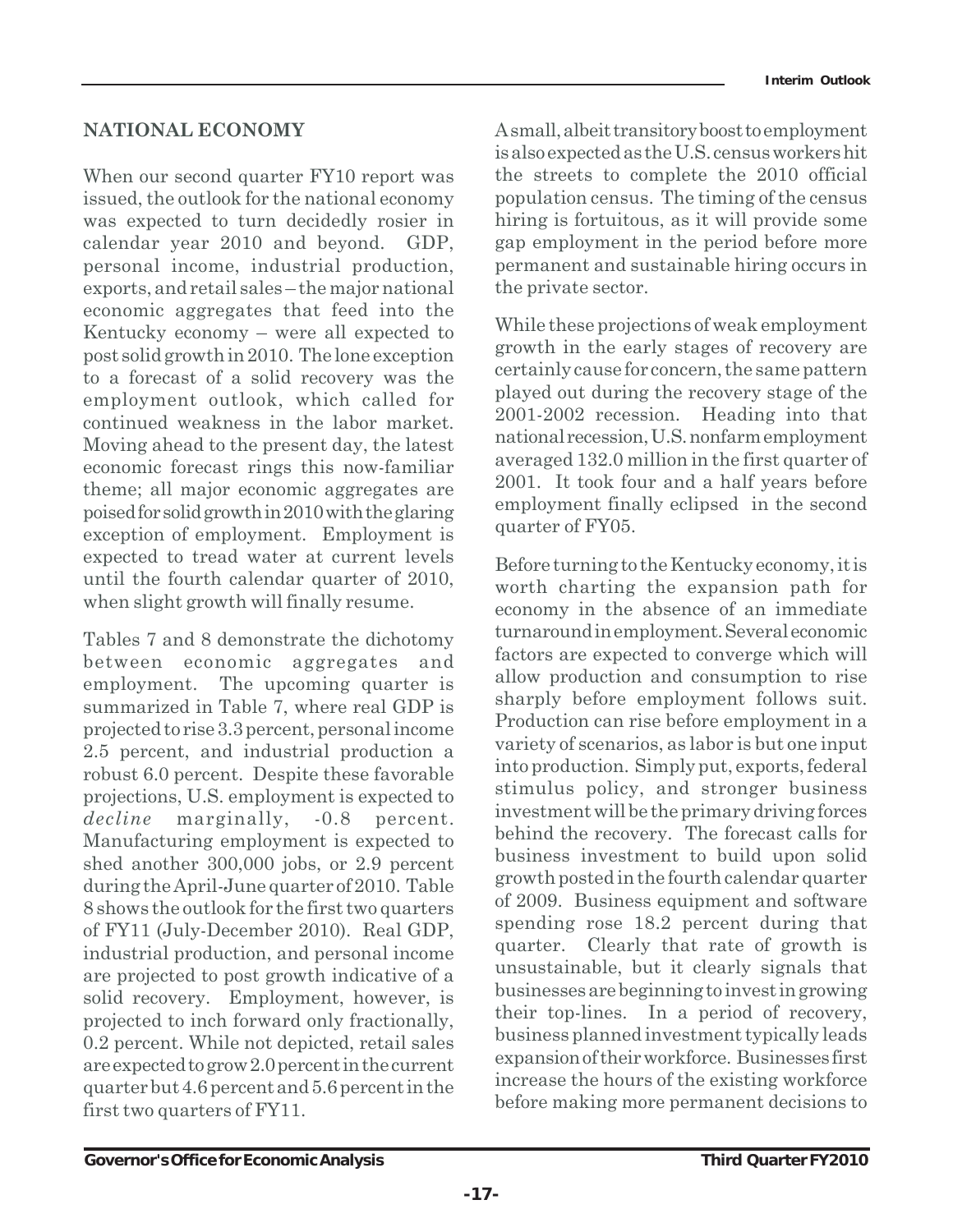hire additional employees. As demand swells from stronger exports and the federal stimulus spending, employment will eventually expand and unleash some consumer-driven pent-up demand to fortify demand even further.

Like any economic forecast, there are both upside and downside risks to this control forecast. The control forecast has remained very stable between November 2009 and now, so there is some comfort in knowing that the outlook has inertia. However, the recovery is still somewhat fragile and derailment could still occur. The single largest concern is that the projected recovery in consumption will get choked off due to tight credit. In the early stages, consumers will need access to credit for any substantial pent-up demand to move the needle on spending. Credit is available in small pockets but not universally so; risk premiums are creating situations of greater divergence in access to capital. If willing buyers are not paired with accommodating creditors, demand will not materialize as projected. Regarding upside risk, credit markets are still the protagonist but the plot line is reversed. In the optimistic scenario, commercial lenders follow the lead of the Federal Reserve and open the spigot to available credit. This leads to a faster and more robust recovery, but also fans the flames of long-run inflation which ultimately snuffs out the recovery a few quarters ahead of the baseline recovery. The baseline assumes that the Federal Reserve will usher in the perfect Goldilocks amount of credit availability — a delicate balance which is neither too hard nor too soft.

### **KENTUCKY ECONOMY**

Forecasting the state economy is seemingly an easier proposition than the national coun-

terpart, but reality seldom follows convention. At the national level, the diversity between and among states creates situations where some states under and over perform and the errors tend to offset one another visà-vis the business cycle. When forecasting for a single state, the law of averages does not apply and point estimates become crucial. These difficulties are magnified in periods of downturn and recovery since the precise timing of the recovery makes a material difference in the downstream revenue forecasts. It is during these turning points where extra reliance is placed on the relationships built into the state econometric models.

The bottom section of Tables 7 and 8 display the highlights of the current forecast. There are many similarities between the state and national outlooks. Most notably, personal income rebounds before employment, as seen in Table 7. In the fourth quarter of FY10, personal income in Kentucky is expected to grow by 2.5 percent while employment is projected to be virtually flat. The first half of FY11 continues that pattern, with personal income rising 3.6 percent with only 0.3 percent growth in employment. Compared to the national forecast for the same period, the employment outlook is very similar but the rebound in personal income is slightly muted in Kentucky. The income disparity is partly explained by a slowing in the growth of transfer payments. Kentucky was somewhat insulated from the depths of the recession by sustained growth in transfer payments from the Federal Government, but the doubledigit growth rates have subsided in the most recent quarter to more sustainable, long-run rates.

In summary, the forecast calls for growth much in line with the projections used by the CFG during the December 2009 official estimates. The projections for some of the na-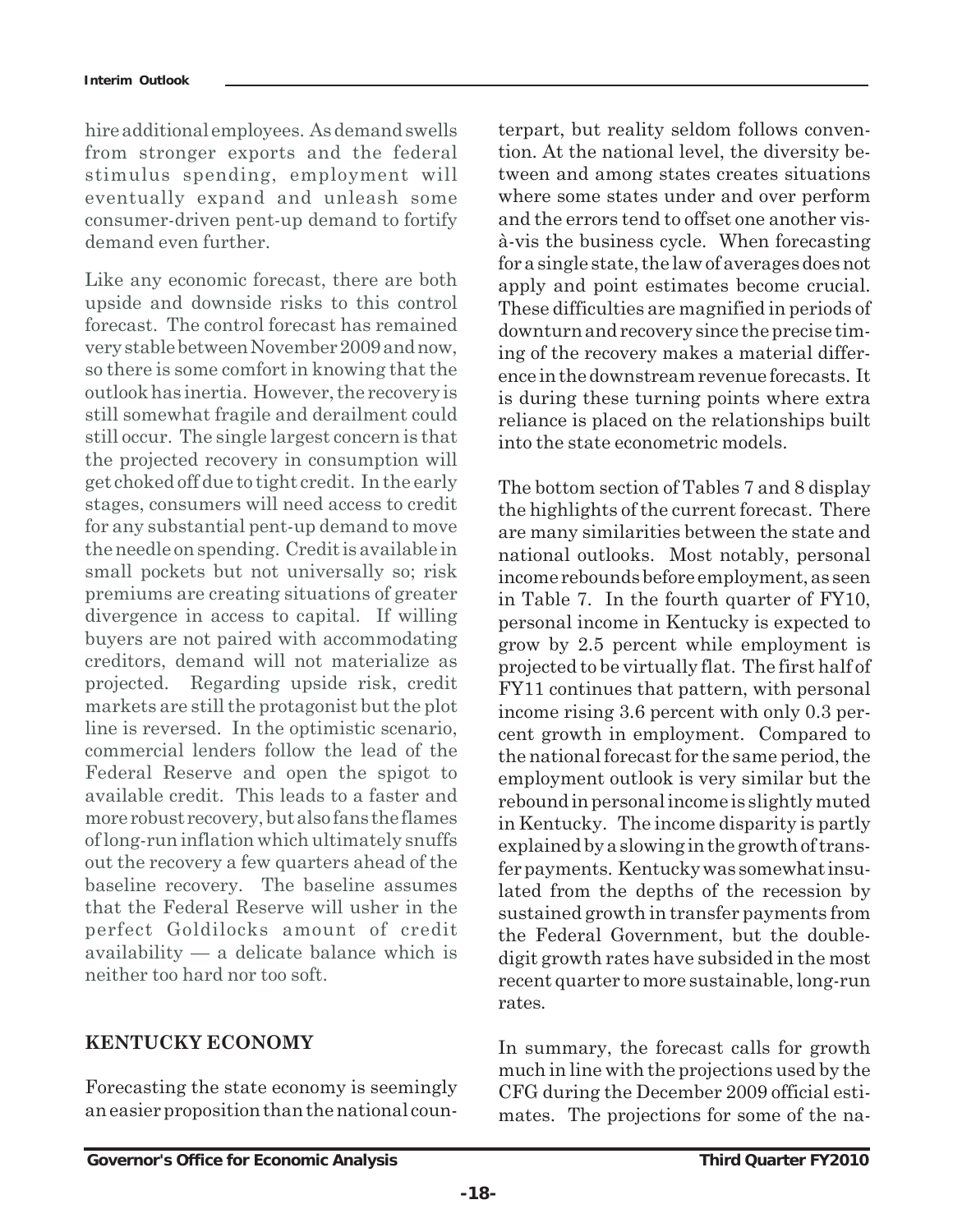main revenue drivers (employment, wages, employment. Similarly, if credit flows freely tional economic aggregates have actually increased since the official estimates, but the and personal income) are similar to the drivers underlying the official estimates. The same risks that apply to the national economy exist for the state economy as well. On the downside, tight credit conditions could retard

or delay the rebound in state consumption, which would further delay the rebound in employment. Similarly, if credit flows freely, the state economy could exceed expectations and the recovery scenario could be accelerated somewhat vis-à-vis the control scenario, which was the basis for the revenue projections highlighted below.

|                                        |             | <b>Fourth Quarter</b> |           |               |  |  |
|----------------------------------------|-------------|-----------------------|-----------|---------------|--|--|
|                                        | <b>FY10</b> | <b>FY09</b>           | Chg       | $%$ Chg       |  |  |
| <b>United States</b>                   |             |                       |           |               |  |  |
| Real GDP                               | 13,325.1    | 12,901.5              | 423.6     | 3.3           |  |  |
| Personal Income (\$ billions)          | 12,344.8    | 12,048.8              | 296.0     | 2.5           |  |  |
| Consumer Price Index (% chg)           | 1.9         | $-1.0$                | NA.       | NA.           |  |  |
| Industrial Production Index (2002=100) | 102.2       | 96.4                  | 5.8       | 6.0           |  |  |
| Nonfarm Employment (millions)          | 130.1       | 131.1                 | $-1.0$    | $-0.8$        |  |  |
| Manufacturing Employment (millions)    | 11.6        | 11.9                  | $-0.3$    | $-2.9$        |  |  |
| Unemployment Rate (percent)            | 9.6         | 9.3                   | <b>NA</b> | NA            |  |  |
| Kentucky                               |             |                       |           |               |  |  |
| Personal Income (\$ millions)          | 141,327.7   | 137,838.0             | 3,489.7   | $2.5^{\circ}$ |  |  |
| Wage & Salary (\$ millions)            | 72,214.1    | 70,623.0              | 1,591.1   | 2.3           |  |  |
| Nonfarm Employment (thousands)         | 1,769.7     | 1,767.8               | 1.9       | 0.1           |  |  |
| Goods Producing (thousands)            | 301.5       | 311.3                 | $-9.8$    | $-3.2$        |  |  |
| Service Providing (thousands)          | 1,139.8     | 1,132.6               | 7.2       | 0.6           |  |  |
| Government (thousands)                 | 328.4       | 323.8                 | 4.5       | 1.4           |  |  |

### **Fourth Quarters of FY09 & FY10 Table 7 Economic Outlook**

Real series are in billions of chained 2000 dollars.

Source: IHS Global Insight, Inc. March 8, 2010 data release and Kentucky MAK model.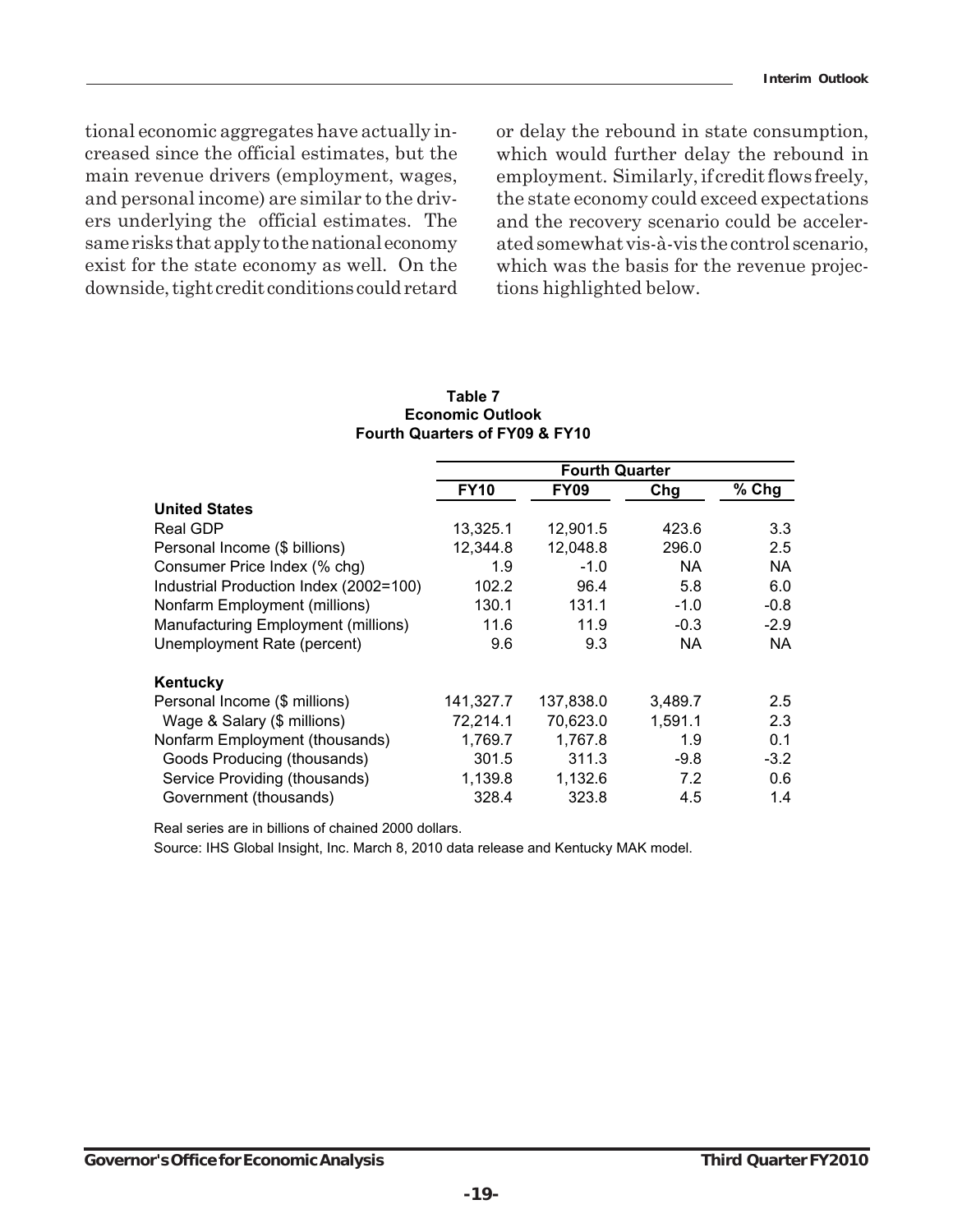|                                        |             | Q1 & Q2     |           |
|----------------------------------------|-------------|-------------|-----------|
|                                        | <b>FY11</b> | <b>FY10</b> | $%$ Chg   |
| <b>United States</b>                   |             |             |           |
| Real GDP                               | 13,462.9    | 13,067.1    | 3.0       |
| Personal Income (\$ billions)          | 12,558.5    | 12,059.8    | 4.1       |
| Consumer Price Index (1992-99=100)     | 2.19        | 2.16        | 1.3       |
| Industrial Production Index (2002=100) | 104.0       | 98.7        | 5.4       |
| Nonfarm Employment (millions)          | 130.2       | 129.9       | 0.2       |
| Manufacturing Employment (millions)    | 11.6        | 11.6        | $-0.3$    |
| Unemployment Rate (percent)            | 9.6         | 9.8         | <b>NA</b> |
| Kentucky                               |             |             |           |
| Personal Income (\$ millions)          | 143,241.2   | 138,303.5   | 3.6       |
| Wage & Salary (\$ millions)            | 73,058.7    | 70,894.0    | 3.1       |
| Nonfarm Employment (thousands)         | 1,767.9     | 1,762.3     | 0.3       |
| Goods Producing (thousands)            | 300.6       | 303.4       | $-0.9$    |
| Service Providing (thousands)          | 1,144.4     | 1,133.8     | 0.9       |
| Government (thousands)                 | 322.9       | 325.2       | $-0.7$    |

### **First & Second Quarters of FY10 & FY11 Table 8 Economic Outlook**

Real series are in billions of chained 2000 dollars.

Source: IHS Global Insight, Inc. March 8, 2010 data release and Kentucky MAK model.

|                                              |         | <b>FY10</b> |                | <b>FY11</b> |        |      |
|----------------------------------------------|---------|-------------|----------------|-------------|--------|------|
|                                              | Q1      | Q2          | Q <sub>3</sub> | Q4          | Q1     | Q2   |
| Real GDP                                     | $-2.6$  | 0.1         | 2.5            | 3.3         | 3.4    | 2.7  |
| <b>Real Consumption</b>                      | $-0.2$  | 1.0         | 1.6            | 2.5         | 2.6    | 2.9  |
| Real Investment                              | $-25.9$ | $-12.3$     | 7.6            | 16.1        | 16.2   | 8.1  |
| Real Govt. Expenditures                      | 1.9     | 1.3         | 2.1            | 1.1         | 0.6    | 0.9  |
| <b>Real Exports</b>                          | $-10.7$ | $-0.8$      | 11.2           | 14.9        | 12.0   | 8.2  |
| Real Imports                                 | $-14.0$ | $-6.7$      | 7.9            | 15.2        | 11.9   | 10.0 |
| Personal Income (\$ billions)                | $-2.3$  | $-1.0$      | 2.0            | 2.5         | 4.1    | 4.2  |
| Consumer Price Index (percent change)        | $-1.6$  | 1.5         | 2.5            | 1.9         | 1.5    | 1.2  |
| Industrial Production Index (percent change) | $-9.4$  | $-4.7$      | 1.9            | 6.0         | 5.6    | 5.2  |
| Civilian Labor Force (millions)              | $-0.2$  | $-0.7$      | $-0.5$         | $-0.7$      | $-0.1$ | 0.6  |
| Total Nonfarm Employment (millions)          | -4.8    | $-4.0$      | $-2.4$         | $-0.8$      | 0.0    | 0.5  |
| Manufacturing Employment (millions)          | $-12.6$ | $-11.0$     | $-6.6$         | $-2.9$      | $-1.1$ | 0.5  |
| Unemployment Rate (percent)                  | 9.6     | 10.0        | 9.7            | 9.6         | 9.7    | 9.6  |

### **Annual Growth Rates (%) Table 9 History and Outlook for US Economic Series**

Not Seasonally Adjusted. Real series are in billions of chained 2000 dollars.

Data for FY10 Q3 and forward are March 2010 estimates.

Source: IHS Global Insight Inc., March 8, 2010 data release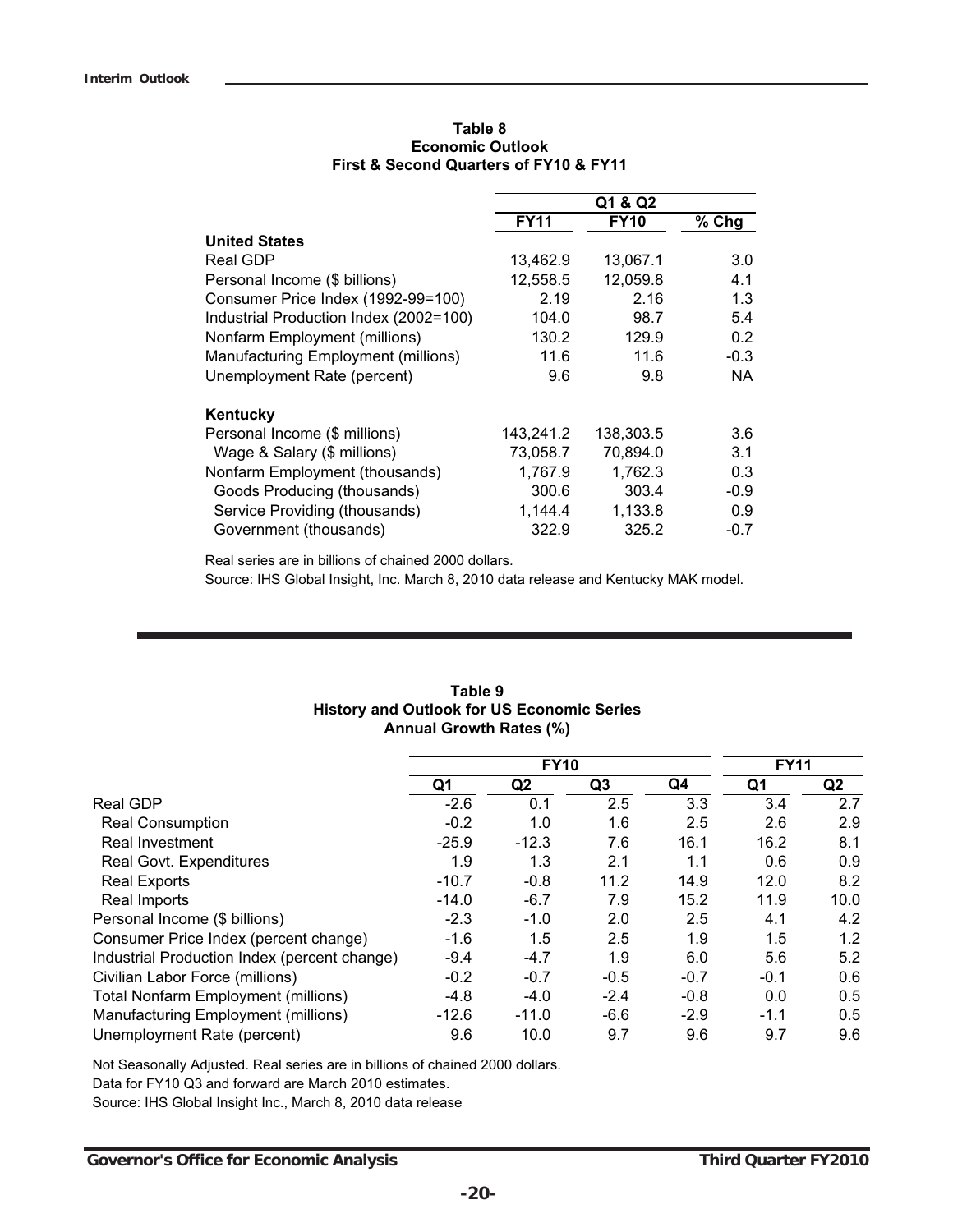# **APPENDIX**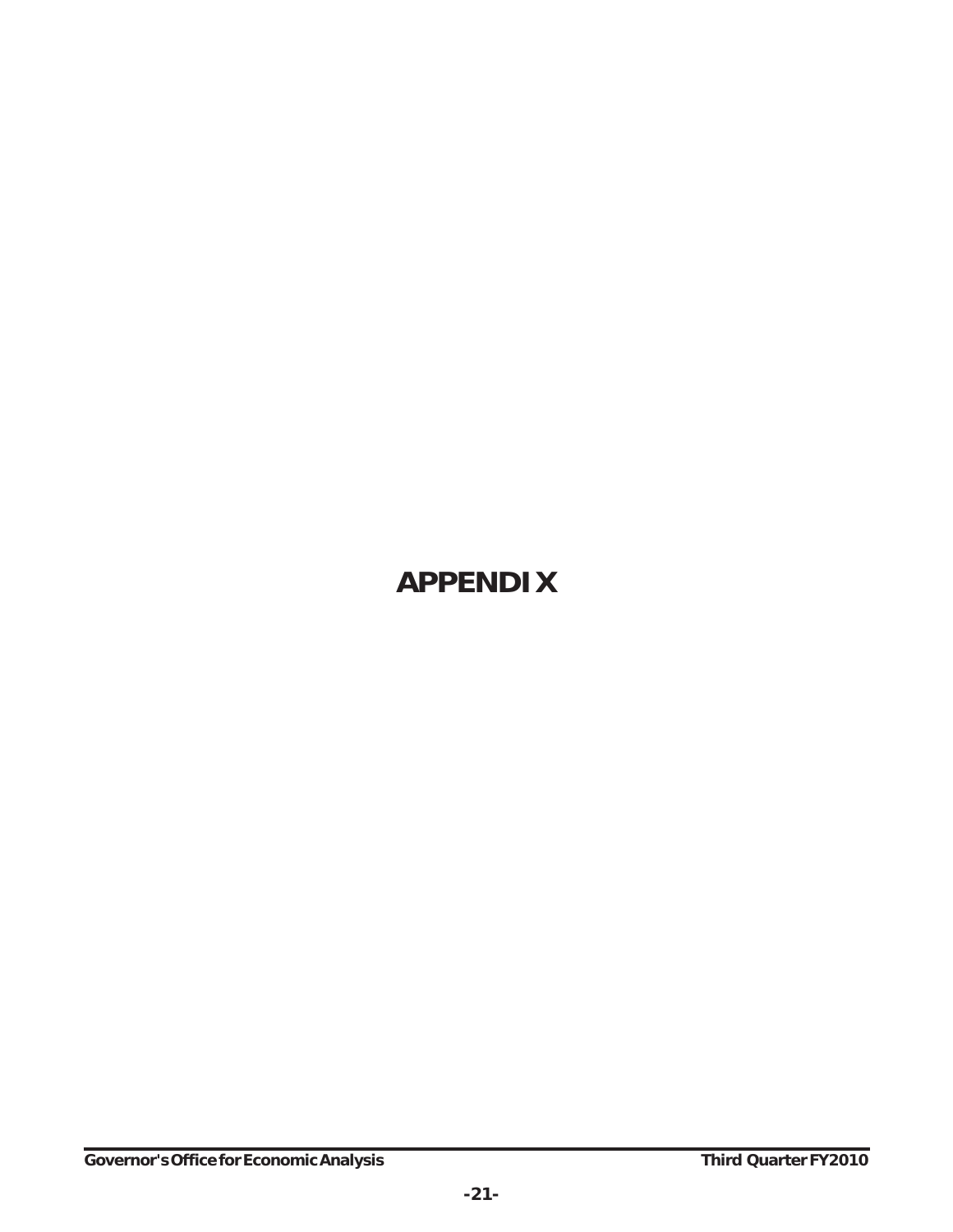### **KENTUCKY STATE GOVERNMENT REVENUE GENERAL FUND REVENUE**

|                                                  | <b>Third Quarter</b><br>FY 2010 | <b>Third Quarter</b><br>FY 2009 | $\%$<br>Change           | Year-To-Date<br>FY 2010 | Year-To-Date<br>FY 2009 | $\%$<br>Change      |
|--------------------------------------------------|---------------------------------|---------------------------------|--------------------------|-------------------------|-------------------------|---------------------|
| <b>TOTAL GENERAL FUND</b>                        | \$1,875,556,647                 | \$1,888,783,211                 | $-0.7%$                  | \$6,006,374,958         | \$6,217,076,623         | $-3.4%$             |
| <b>Tax Receipts</b>                              | \$1,807,023,041                 | \$1,810,321,906                 | $-0.2%$                  | \$5,778,424,575         | \$5,986,163,877         | $-3.5%$             |
| Sales and Gross Receipts                         | \$836,814,856                   | \$820,725,582                   | 2.0%                     | \$2,504,445,273         | \$2,503,963,505         | $0.0\%$             |
| <b>Beer Consumption</b>                          | 617,410                         | 1,396,243                       | $-55.8%$                 | 4,529,639               | 4,766,175               | $-5.0%$             |
| Beer Wholesale                                   | 11,842,944                      | 11,308,746                      | 4.7%                     | 38,062,087              | 38,391,194              | $-0.9%$             |
| Cigarette                                        | 63,809,740                      | 39,309,008                      | 62.3%                    | 205,297,090             | 120,297,469             | 70.7%               |
| <b>Distilled Spirits Case Sales</b>              | 26,516                          | 26,725                          | $-0.8%$                  | 80,992                  | 81,004                  | 0.0%                |
| <b>Distilled Spirits Consumption</b>             | 2,607,796                       | 2,646,309                       | $-1.5%$                  | 7,991,491               | 7,987,403               | 0.1%                |
| <b>Distilled Spirits Wholesale</b>               | 6,685,599                       | 7,002,705                       | $-4.5%$                  | 20,454,086              | 20,846,469              | $-1.9%$             |
| Insurance Premium                                | 44,817,878                      | 45,401,022                      | $-1.3%$                  | 84,926,586              | 86,037,875              | $-1.3%$             |
| Pari-Mutuel                                      | 323,773                         | 460,106                         | $-29.6%$                 | (752, 815)              | 2,407,598               |                     |
| Race Track Admission                             | 14,938                          | 2,921                           | 411.4%                   | 152,816                 | 196,579                 | $-22.3%$            |
| Sales and Use                                    | 681,576,097                     | 691,419,777                     | $-1.4%$                  | 2,066,384,549           | 2,159,142,170           | $-4.3%$             |
| Wine Consumption                                 | 620,900                         | 618,556                         | 0.4%                     | 1,828,368               | 1,793,650               | 1.9%                |
| Wine Wholesale                                   | 3,186,991                       | 3,184,693                       | 0.1%                     | 9,285,884               | 9,303,184               | $-0.2%$             |
| <b>Telecommunications Tax</b>                    | 15,551,134                      | 15,806,908                      | $-1.6%$                  | 50,322,067              | 46,122,026              | 9.1%                |
| <b>OTP</b>                                       | 5,096,036                       | 2,141,829                       | 137.9%                   | 15,661,618              | 6,590,677               | 137.6%              |
| Floor Stock Tax                                  | (146, 604)                      | 35                              | ---                      | 37,105                  | 35                      |                     |
| License and Privilege                            | \$169,852,321                   | \$192,173,394                   | $-11.6%$                 | \$390.893.656           | \$422,766,391           | $-7.5%$             |
| Alc. Bev. License Suspension                     | 176,700                         | 100,300                         | 76.2%                    | 382,475                 | 263.800                 | 45.0%               |
| Coal Severance                                   | 62,769,229                      | 69,706,820                      | $-10.0%$                 | 194,596,504             | 217,930,637             | $-10.7%$            |
| <b>Corporation License</b>                       | 635,732                         | 4,156,512                       | $-84.7%$                 | 2,302,860               | 8,312,346               | $-72.3%$            |
| Corporation Organization                         | 25,206                          | 0                               | $\overline{\phantom{a}}$ | 148,856                 | 34,065                  | 337.0%              |
| Occupational Licenses                            | 26,628                          | 36,181                          | $-26.4%$                 | 99,649                  | 141,404                 | $-29.5%$            |
| Oil Production                                   | 1,927,546                       | 825,992                         | 133.4%                   | 5,469,373               | 7,098,885               | $-23.0%$            |
| Race Track License                               | 8,750                           | 3,675                           | 138.1%                   | 226,750                 | 301,875                 | $-24.9%$            |
| <b>Bank Franchise Tax</b>                        | 68,663,815                      | 78,264,364                      | $-12.3%$                 | 68,235,674              | 73,050,284              | $-6.6%$             |
| <b>Driver License Fees</b>                       | 141,709                         | 132,756                         | 6.7%                     | 440,569                 | 438,321                 | 0.5%                |
| <b>Minerals Severance</b>                        | 2,225,706                       | 2,171,991                       | 2.5%                     | 10,120,513              | 10,393,068              | $-2.6%$             |
| Natural Gas Severance                            | 6,322,905                       | 10,285,719                      | $-38.5%$                 | 15,274,424              | 36,213,643              | $-57.8%$            |
| <b>Limited Liability Entity</b>                  | 26,928,395                      | 26,489,084                      | 1.7%                     | 93,596,009              | 68,588,063              | 36.5%               |
| Income                                           | \$651,303,168                   | \$641,790,584                   | 1.5%                     | \$2,358,570,202         | \$2,542,667,569         | $-7.2%$             |
| Corporation                                      | 24,725,797                      | 26,294,520                      | $-6.0%$                  | 129, 154, 133           | 190,926,762             | $-32.4%$            |
| Individual                                       | 626,577,372                     | 615,496,064                     | 1.8%                     | 2,229,416,068           | 2,351,740,807           | $-5.2%$             |
| Property                                         | \$133,069,829                   | \$139,659,854                   | $-4.7%$                  | \$469,041,888           | \$458,882,480           | 2.2%                |
| <b>Building &amp; Loan Association</b>           | 7,156                           | 14,612                          | $-51.0%$                 | 98,299                  | 223.978                 | -56.1%              |
| General - Real                                   | 68, 151, 267                    | 82,215,311                      | $-17.1%$                 | 241,819,786             | 233,494,545             | 3.6%                |
| General - Tangible                               | 44, 143, 865                    | 49,184,214                      | $-10.2%$                 | 151,284,116             | 167,913,551             | $-9.9%$             |
| Omitted & Delinquent                             | 6,021,761                       | 5,845,088                       | 3.0%                     | 19,573,901              | 16,995,108              | 15.2%               |
| <b>Public Service</b>                            | 14,162,960                      | 1,875,196                       | 655.3%                   | 54,992,012              | 39,102,470              | 40.6%               |
| Other                                            | 582,820                         | 525,434                         | 10.9%                    | 1,273,773               | 1,152,828               | 10.5%               |
| Inheritance                                      | \$7,005,254                     | \$7,926,153                     | $-11.6%$                 | \$29,257,350            | \$29,944,496            | $-2.3%$             |
| Miscellaneous                                    | \$8,977,613                     | \$8,046,340                     | 11.6%                    | \$26,216,205            | \$27,939,436            | $-6.2%$             |
| <b>Legal Process</b>                             | 5,232,926                       | 5,735,831                       | $-8.8%$                  | 16,536,930              | 17,888,047              | $-7.6%$             |
| T. V. A. In Lieu Payments                        | 3,600,426                       | 2,279,819                       | 57.9%                    | 9,534,522               | 10,012,861              | $-4.8%$             |
| Other                                            | 144,260                         | 30,690                          | 370.0%                   | 144,753                 | 38,527                  | 275.7%              |
| Nontax Receipts                                  | \$67,408,484<br>8,763,279       | \$75,939,679                    | $-11.2%$<br>$-7.0\%$     | \$225,415,338           | \$227,747,424           | $-1.0%$<br>$-11.4%$ |
| <b>Departmental Fees</b>                         |                                 | 9,419,512                       |                          | 20,538,868              | 23,189,468              |                     |
| <b>PSC Assessment Fee</b><br>Fines & Forfeitures | 112,624                         | 17,297                          | 551.1%<br>$-8.2%$        | 8,368,593               | 9,374,179               | $-10.7%$<br>2.2%    |
| Interest on Investments                          | 6,942,532<br>199,127            | 7,563,088                       | $-26.6%$                 | 22,141,698              | 21,668,203<br>2,350,308 | $-73.5%$            |
|                                                  |                                 | 271,381                         |                          | 622,876                 |                         |                     |
| Lottery<br>Sale of NO <sub>x</sub> Credits       | 51,500,000<br>7,500             | 50,000,000<br>0                 | 3.0%<br>---              | 144,500,000<br>608,930  | 141,500,000<br>0        | 2.1%                |
| Miscellaneous                                    | (116, 576)                      | 8,668,401                       | ---                      | 28,634,372              | 29,665,267              | $-3.5%$             |
| Redeposit of State Funds                         | \$1,125,122                     | \$2,521,627                     | $-55.4%$                 | \$2,535,046             | \$3,165,322             | $-19.9%$            |